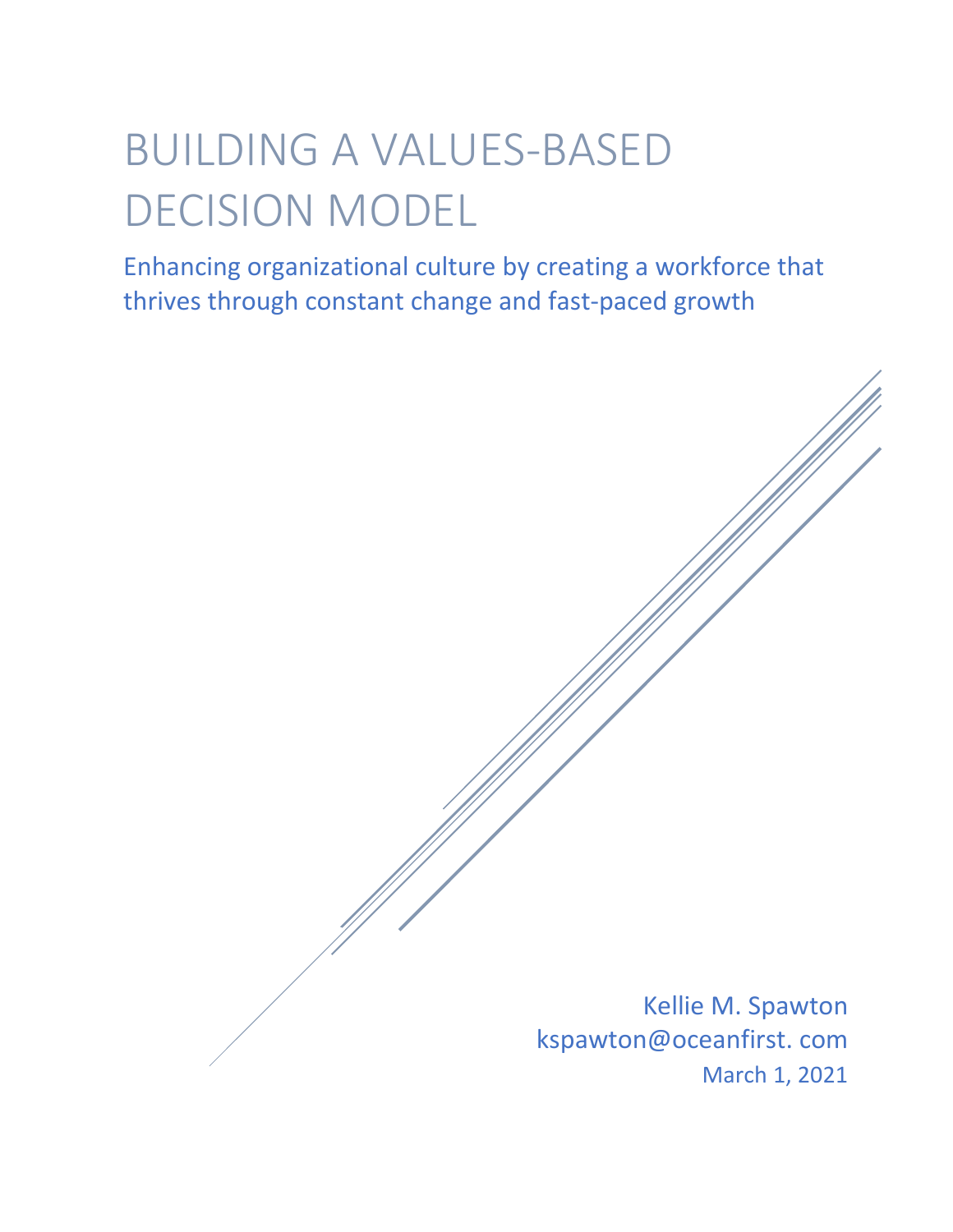## Contents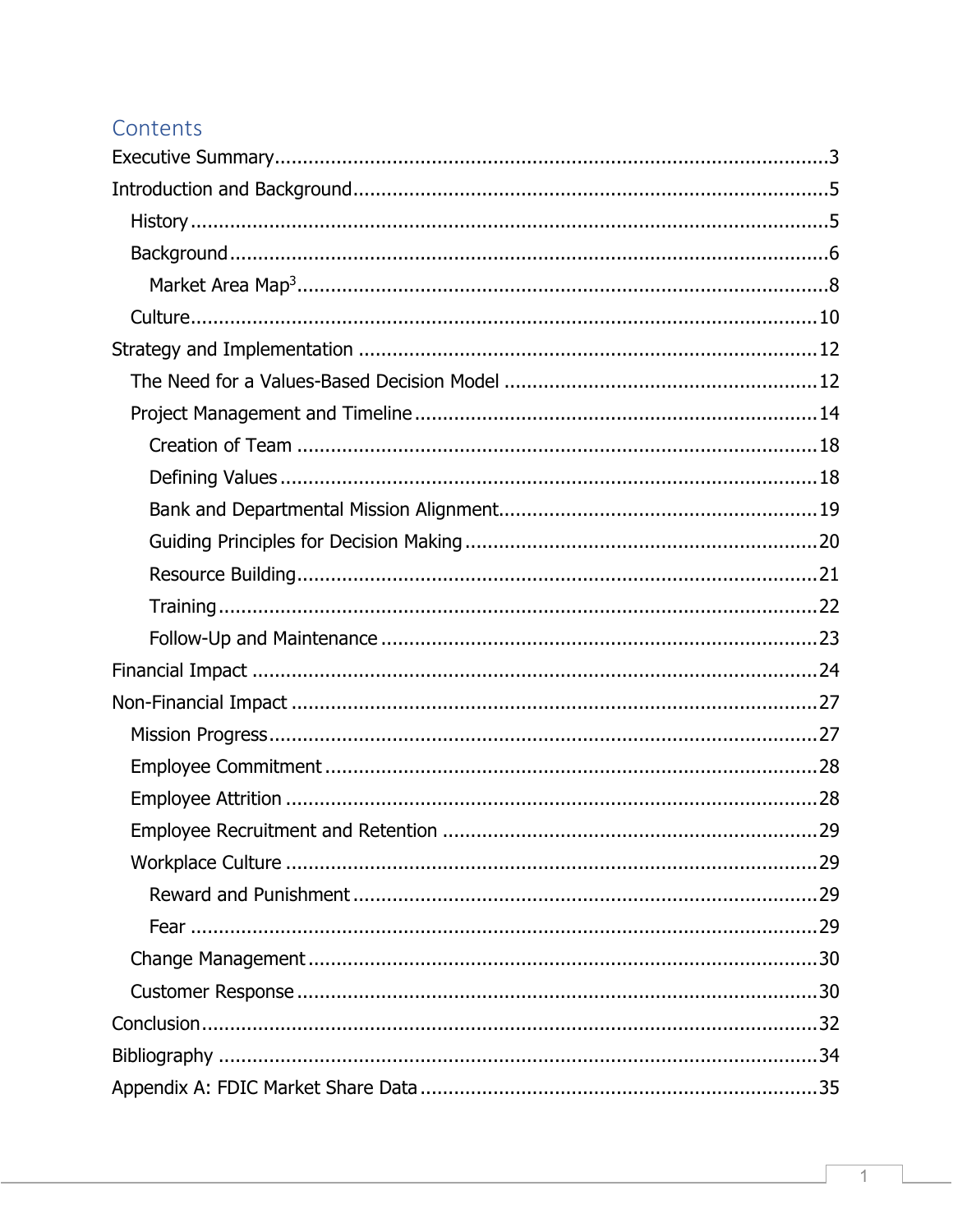| Appendix C: Sample OceanFirst Bank Guiding Principles for Decision Making 42 |  |
|------------------------------------------------------------------------------|--|
|                                                                              |  |
|                                                                              |  |
|                                                                              |  |
|                                                                              |  |
|                                                                              |  |
|                                                                              |  |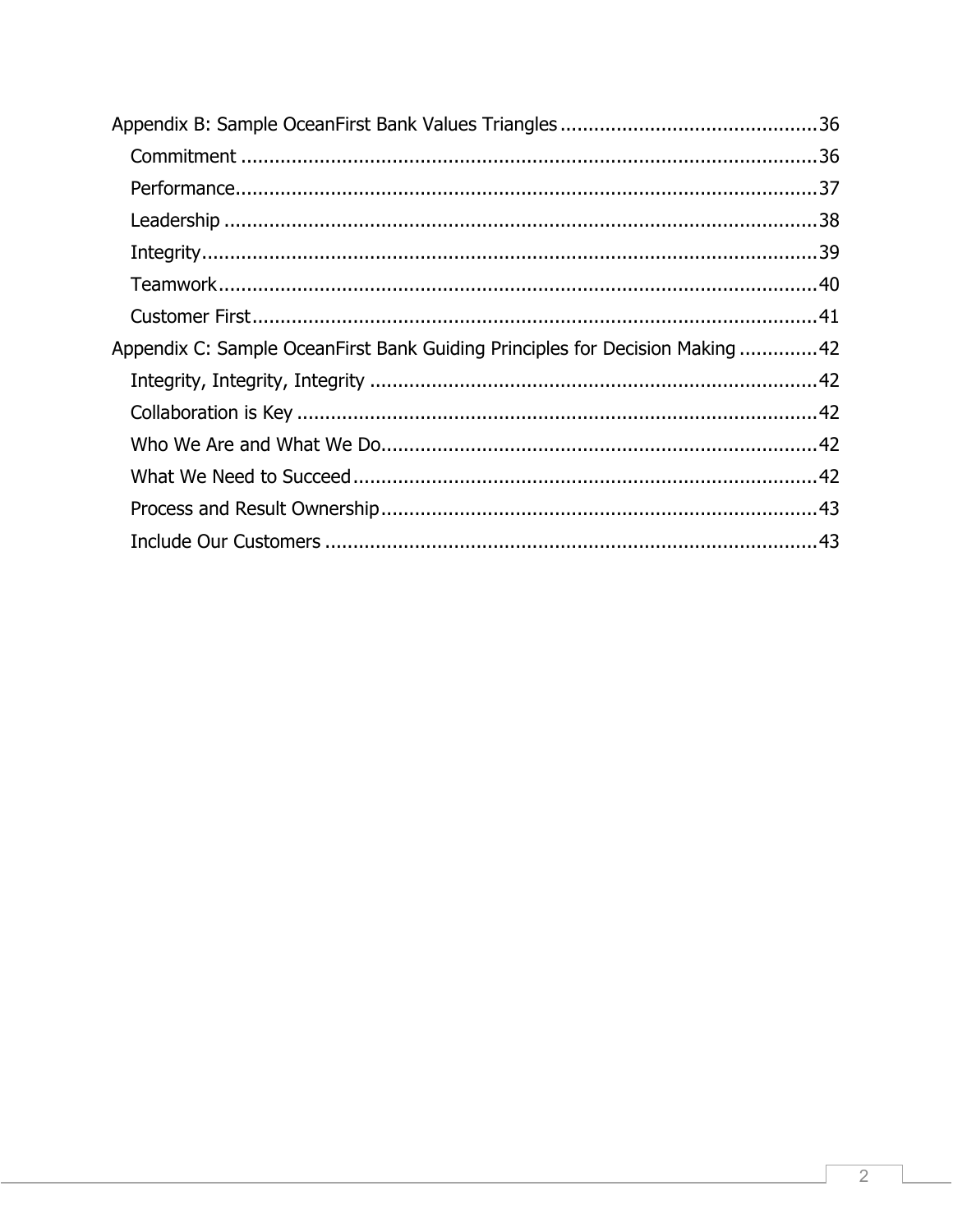## Building a Values Based Decision Model

## <span id="page-3-0"></span>Executive Summary

OceanFirst Bank, N.A., is an \$11.4 billion regional bank headquartered in Toms River, New Jersey. The Bank has grown more than five-fold in just over five years, having completed seven acquisitions in that timeframe. This exponential growth has created massive change in all areas of the company, notably in process and culture. While OceanFirst is a commercial bank, the company draws deeply on its history and culture as a community-based bank. The Bank remains firmly rooted in its contributions to the community and maintains the core values of commitment, performance, leadership, integrity, teamwork, and customer first.

When rapidly growing through acquisition, having a strong culture and models by which to ensure consistent and collaborative decision-making is paramount to the success of customer and employee integration, as well as continued success and growth in the industry. The implementation of a values-based based decision model is an initial step toward building a broader leadership development program. In a Bank with multiple regions and multiple regional leaders, it is imperative to ensure consistency – not uniformity – in decision-making. Building a values-based decision-making model now, that focuses on corporate courage and intellectual flexibility, and is based on the company's mission, vision, and values, will ensure the ongoing success of the company through its evolution and continued growth. Developing our current and future leaders through building consistency and alignment in mission, vision, values, and decision-making is also a step toward creating a strong succession program in the company.

Completing the implementation and ongoing review and maintenance of the valuesbased decision model in-house, rather than through engaging outside consultants, both increases employee commitment and connection to the model and reduces hard costs for the project. A small project team will spearhead the implementation and remain on the project from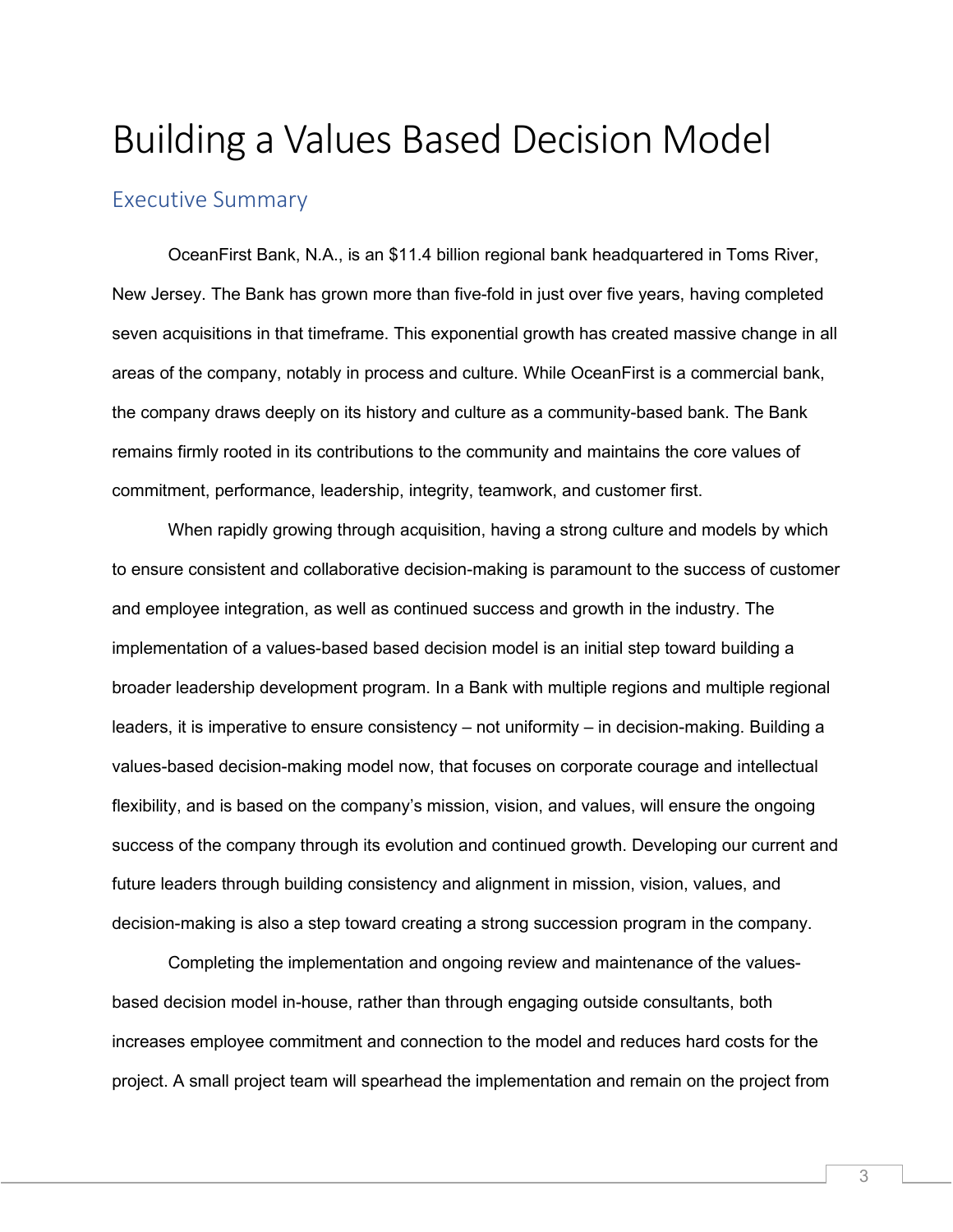initiation through training. Focus groups and task teams will be utilized for short periods to accomplish different tasks throughout the process, allowing many employees to be directly involved with the implementation, ensuring thought diversity and intellectual flexibility, as well as increasing commitment to utilization of the model and improving engagement as a whole.

The implementation process includes the following action items: creating consistent definitions of the core values, understanding individual departmental alignment with the company mission, creating departmental missions, establishment of guiding principles, resource-building, and training. Implementation is expected to be an 18-month process, including training.

Following the implementation, ongoing review, maintenance, and revision is imperative. For the model to succeed, it must be continually reinforced once implementation is complete. Following implementation and training, the project team will maintain a rotation of members to ensure ongoing maintenance, training, and review and revision of the program.

The largest cost associated with the project is the time investment of employees, with minimal hard costs for materials. Ongoing costs include time investment and a materials and recognition budget.

Building a values-based decision model that includes mission alignment will have multiple non-financial impacts, including improved mission alignment and achievement, increased employee engagement, enhanced workplace culture, and enriched customer commitment.

In creating a more engaged workforce that utilizes company values and enhanced communication through alignment, collaboration, and consistent definitions, OceanFirst Bank will see increased employee engagement and productivity, which will lead to increased shareholder value and the continued successful growth of the company.

4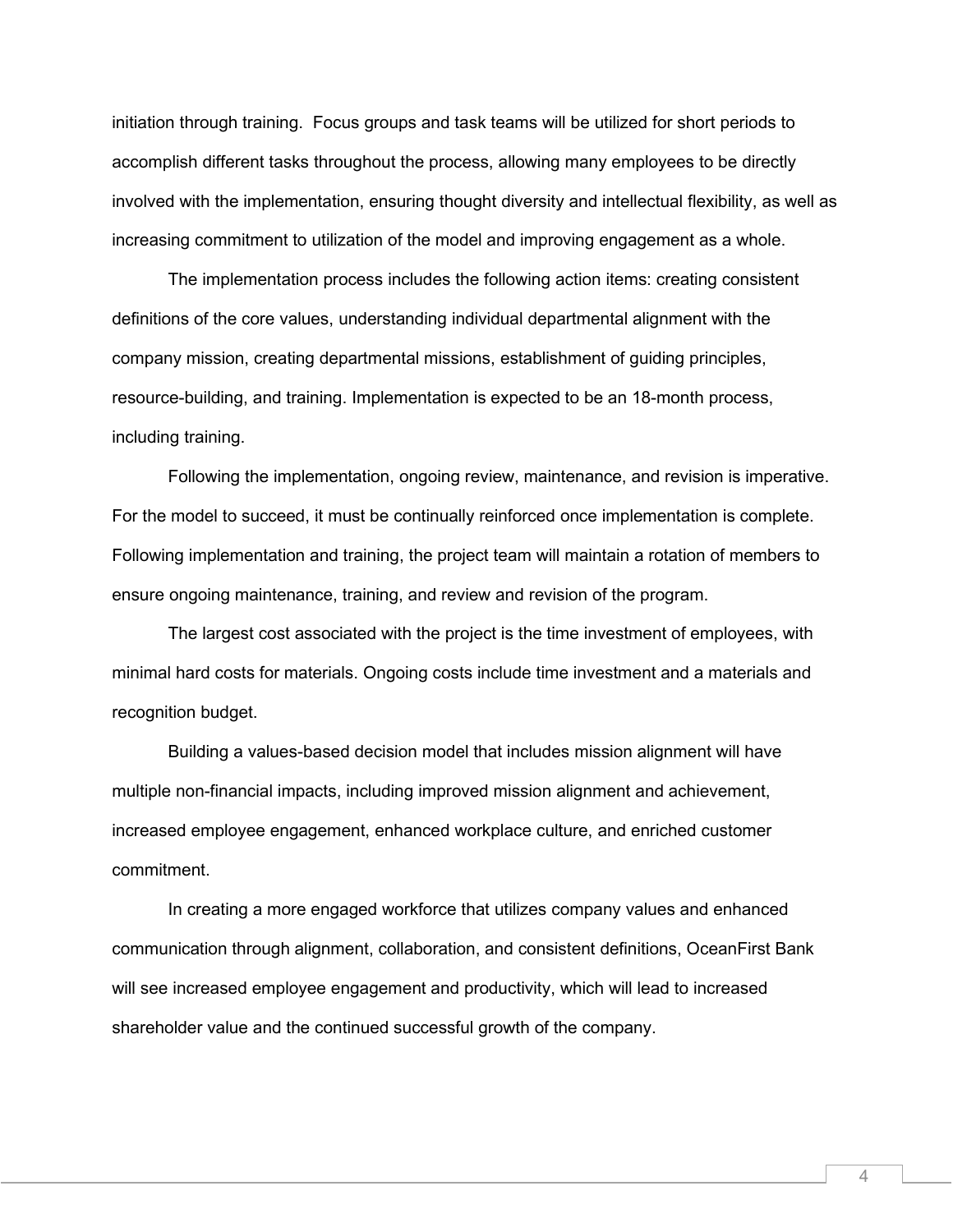## <span id="page-5-0"></span>Introduction and Background

OceanFirst Bank, N.A., is a regional bank headquartered in Toms River, New Jersey, maintaining \$11.4 billion in assets.

#### <span id="page-5-1"></span>**History**

The Bank was founded in 1902 as the Point Pleasant Building and Loan Association. In 1960, the bank changed its name to Ocean County Federal Savings and Loan and established several locations throughout Ocean County, New Jersey, and expanded into neighboring Middlesex County, NJ, in 1985. In 1999, the name changed to OceanFirst Bank. OceanFirst converted from a mutually owned to a publicly owned bank with its IPO in 1996. In 2018, the holding company became a bank holding company and the company converted its charter from a federal savings bank to a national commercial bank. The company's Chairman, President, and Chief Executive Officer Christopher Maher came aboard in 2013, becoming President and CEO on January 1, 2015 and Chairman of the Company and the Bank on January 1, 2017. Through his leadership, OceanFirst Bank N.A., has grown exponentially, both organically and through acquisitions. Mr. Maher's vision has expanded the Bank's footprint from 23 branches in two counties in New Jersey, to a regional Bank with more than 60 locations, including production offices, in 14 counties in New Jersey, Philadelphia, and New York City.<sup>1</sup>

The Bank has undergone seven acquisitions since 2015, growing from \$2 billion in assets to \$11.4 billion in less than five years. In 2015, OceanFirst Bank, N.A., acquired Colonial American Bank. In 2016, OceanFirst Bank, N.A., acquired Cape Bank and Ocean City Home Bank. In 2018, OceanFirst Bank, N.A., acquired Sun National Bank. In early 2019 OceanFirst Bank, N.A., acquired Capital Bank of New Jersey. In 2019, OceanFirst Bank, N.A., opened commercial loan production offices in New York City, New York, and Philadelphia, Pennsylvania.

[1 https://oceanfirst.com/about/leadership-team/](https://oceanfirst.com/about/leadership-team/) Accessed October 2020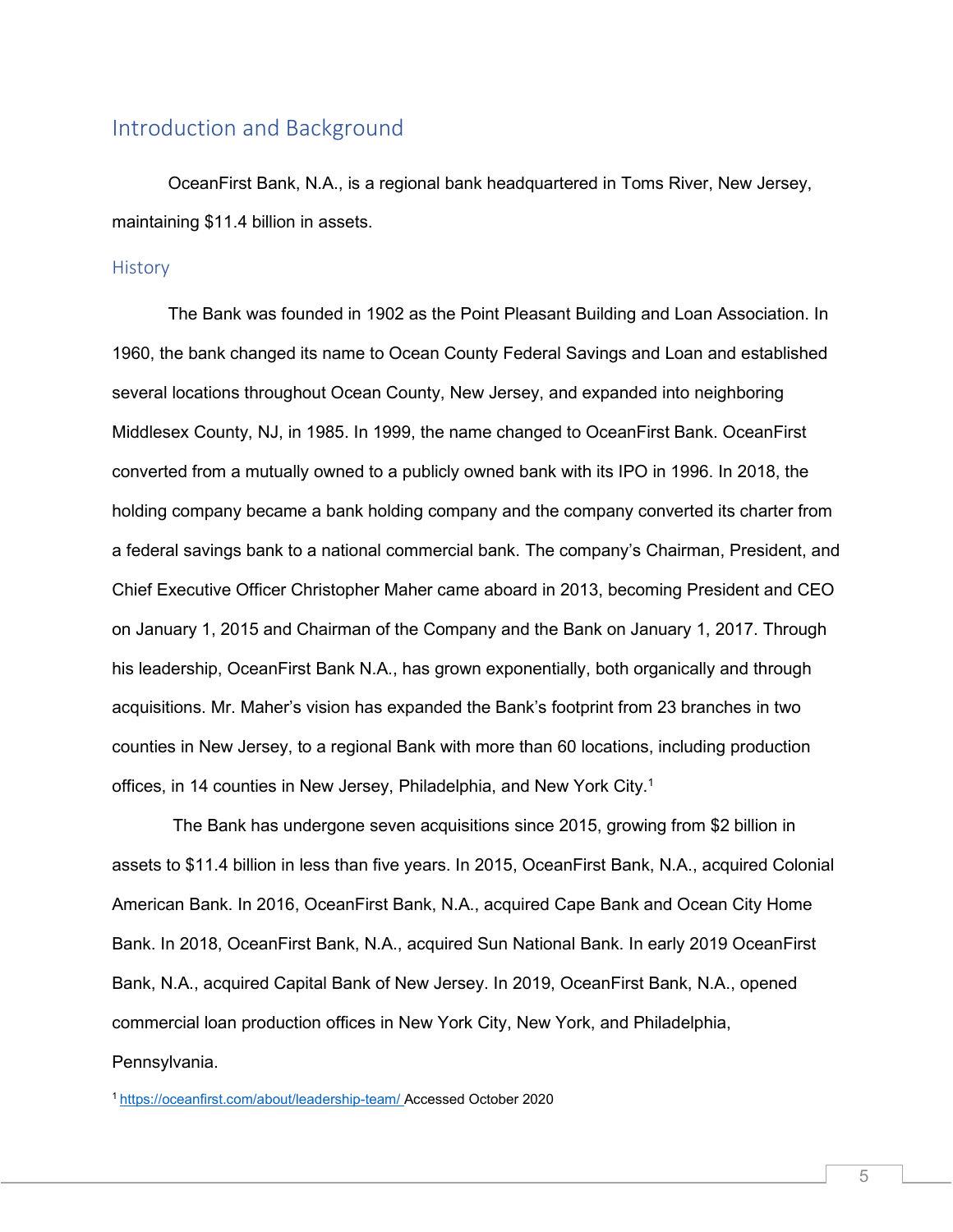In early 2020, the Bank acquired Two River Community Bank, headquartered in New Jersey, and Country Bank, headquartered in New York City, New York, which brought total assets to \$9.9 billion. Organic growth during 2020 has brought OceanFirst Bank, N.A.'s total assets to \$11.4 billion.

#### <span id="page-6-0"></span>**Background**

Today, OceanFirst Bank, N.A., has 59 branches in 14 counties in New Jersey, 5 branches in New York City and Westchester County, New York, and Loan Production Offices in New York City, New York, and Philadelphia, Pennsylvania. The Bank maintains a loan mix slightly weighted toward commercial loans, with 56% of the portfolio.

Profitability at OceanFirst Bank has been negatively impacted by the COVID-19 pandemic, which was most notable in the third quarter of 2020, when the Bank experienced a net loss available to common stockholders of \$6.0 million, as compared to net income available to common stockholders of \$25.0 million for the third quarter of 2019. Core losses for the third quarter 2020 were \$266,000, and core earnings for the third quarter 2019 were \$27.5 million. These metrics are more meaningful to measure performance as it excludes one-time nonrecurring charges such as merger related expenses, branch consolidation expenses, and net unrealized loss on equity investments, allowing for better comparable results. The pandemic has caused both higher credit losses and increased operating expenses. Compared to the prior year period, credit losses were inflated due to the adoption of new accounting guidance, Current Expected Credit Loss ("CECL"), which was exacerbated by the COVID-19 economic environment. The Bank satisfies the criteria to be "well-capitalized."2

 $2$  SEC Form 10Q for OceanFirst Financial Corp, for quarter ending September 30, 2020 <https://ir.oceanfirst.com/financials/sec-filings/sec-filings-details/default.aspx?FilingId=14487245> Accessed December 2020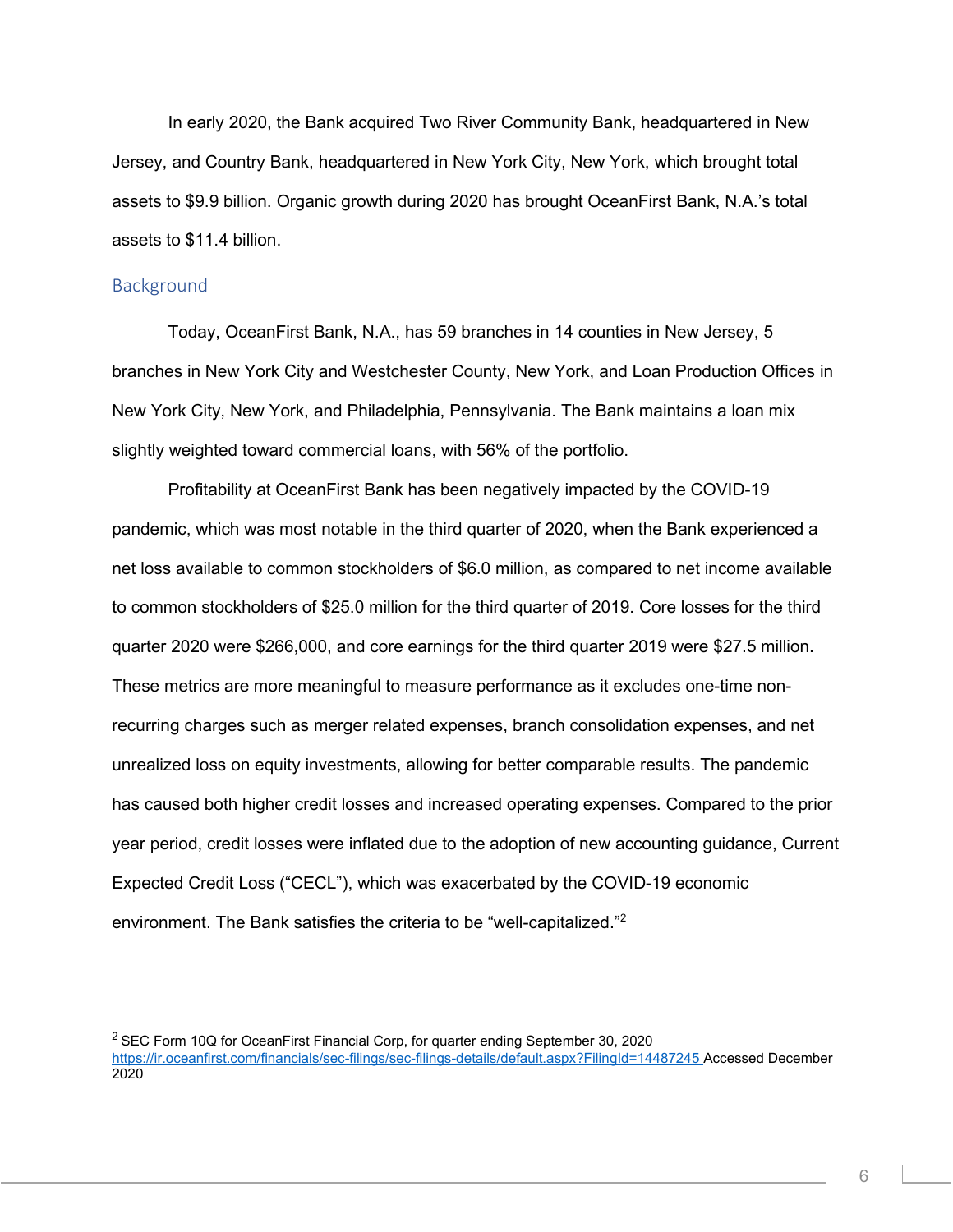OceanFirst Bank, N.A., continues to investigate acquisition and other growth opportunities, both within the current market area and outside of the footprint as well, and has maintained a focus on organic growth as well. The company continues its focus on deepening and broadening customer relationships by focusing on digital solutions and transformation and modernizing the customer experience.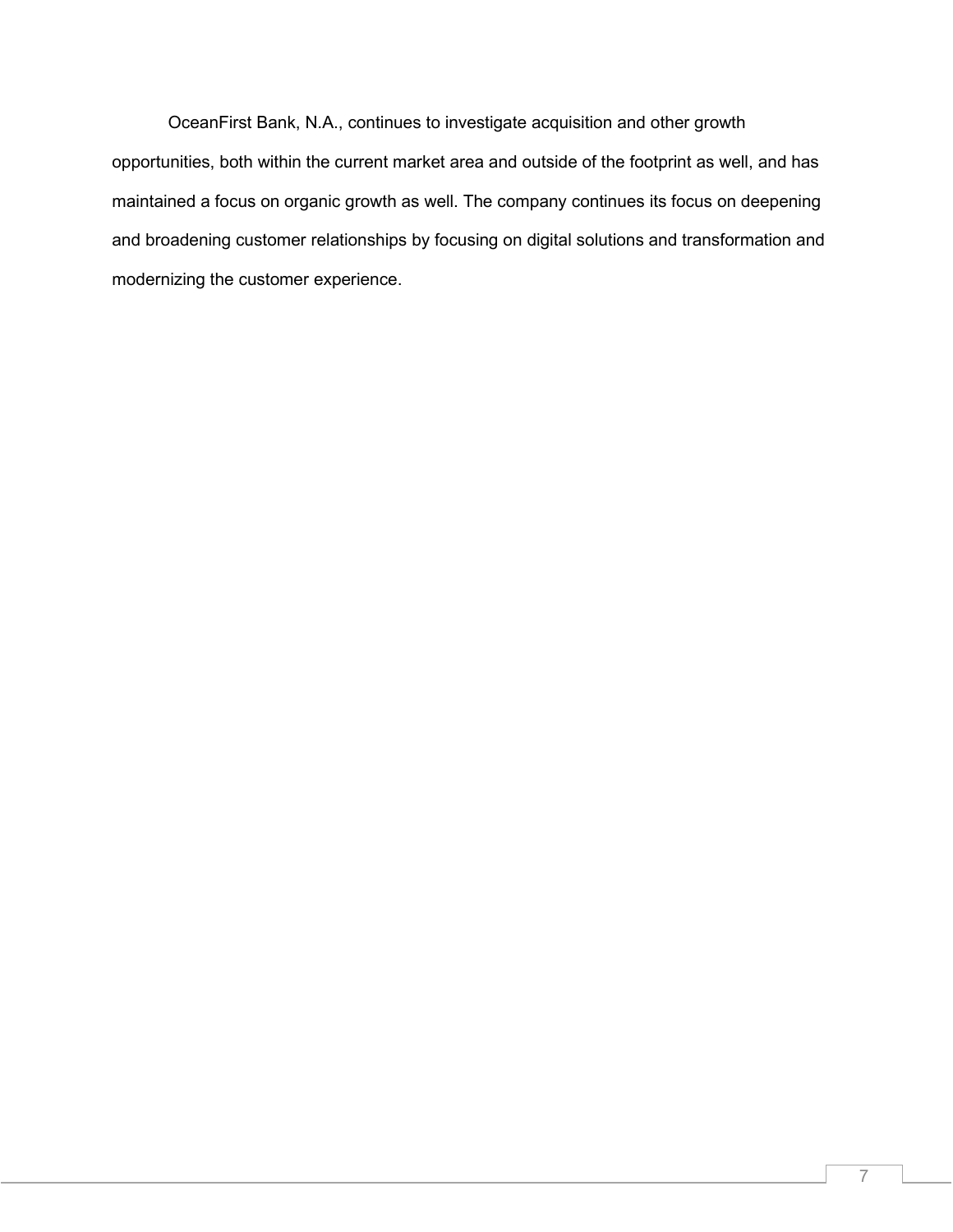<span id="page-8-0"></span>

<sup>3</sup> OceanFirst Financial Corp 2019 Annual Report: <u>[http://www.snl.com/Cache/IRCache/24758c19-a1b5-d74b-5c44-](http://www.snl.com/Cache/IRCache/24758c19-a1b5-d74b-5c44-4ae2d1805d2a.PDF?O=PDF&T=&Y=&D=&FID=24758c19-a1b5-d74b-5c44-4ae2d1805d2a&iid=102614)</u> [4ae2d1805d2a.PDF?O=PDF&T=&Y=&D=&FID=24758c19-a1b5-d74b-5c44-4ae2d1805d2a&iid=102614](http://www.snl.com/Cache/IRCache/24758c19-a1b5-d74b-5c44-4ae2d1805d2a.PDF?O=PDF&T=&Y=&D=&FID=24758c19-a1b5-d74b-5c44-4ae2d1805d2a&iid=102614)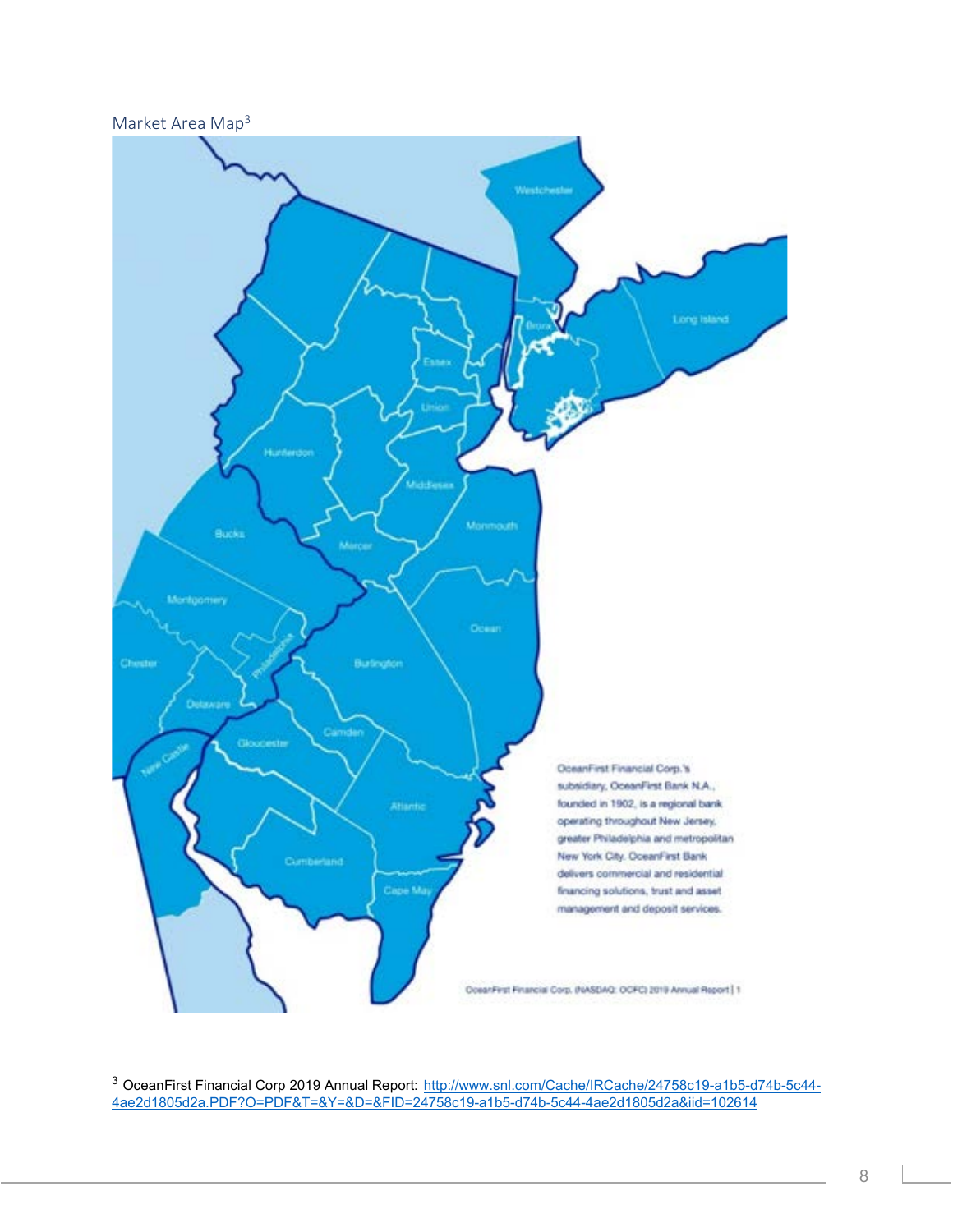OceanFirst Bank, N.A., is separated into four regions: Central, South, Philadelphia, and New York. The regions are separated based on differences in market requirements and strategies, and each region is led by a Regional President. Regional Presidents report directly to the Chief Operating Officer, and Retail and Lending management report to the Regional President.

According to the FDIC's June 30, 2020 market share reports<sup>4</sup> (Appendix A: FDIC Market Share Reports), OceanFirst Bank, N.A., maintains market share by region as follows:

Central: 2.62% (8<sup>th</sup> Highest in Market)

Southern: 7.11% (5<sup>th</sup> Highest in Market)

Philadelphia MSA: 0.11% (Loan Production Office Only)

New York MSA: 0.23%





<sup>4</sup> <https://www.fdic.gov/bank/statistical/>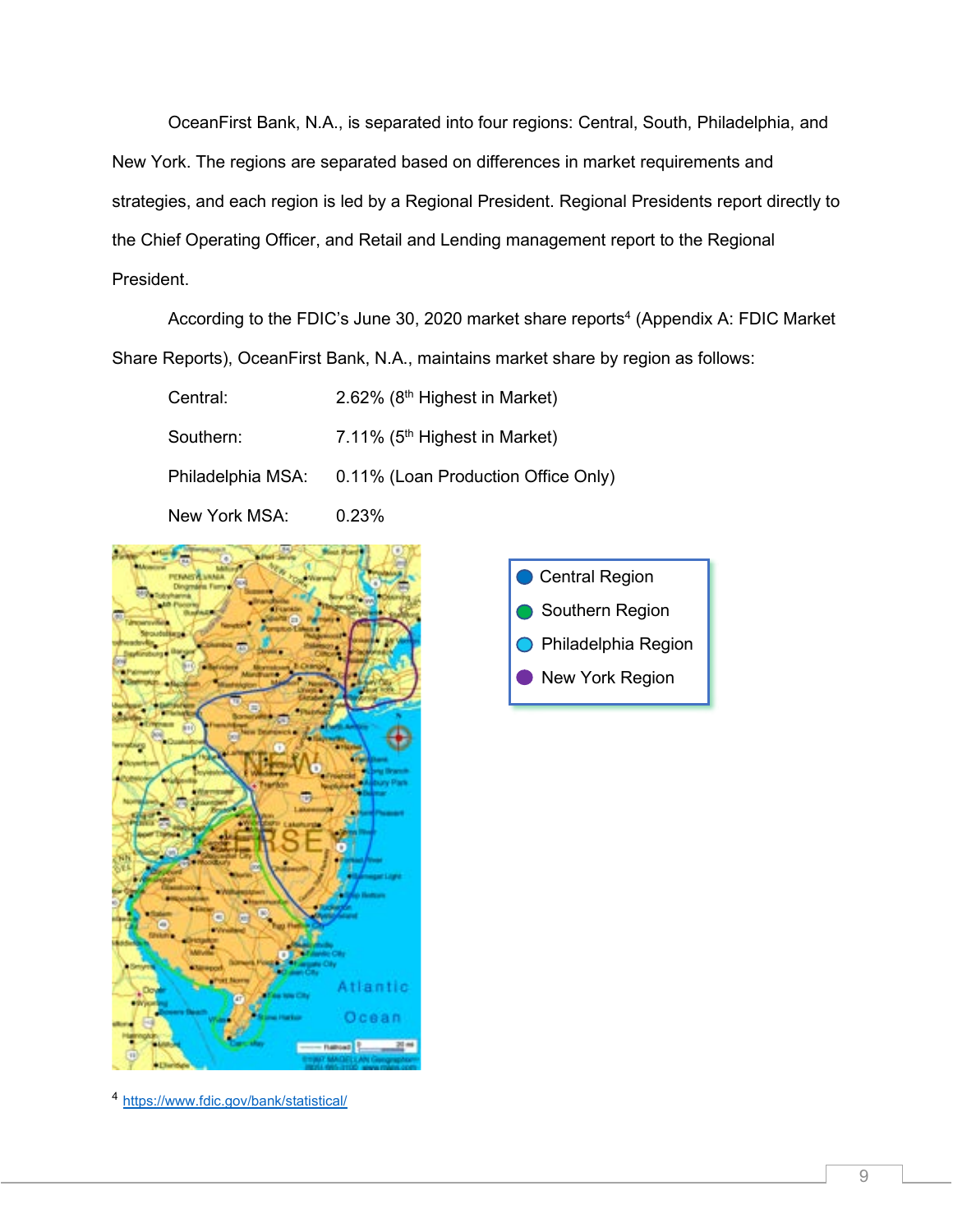#### <span id="page-10-0"></span>Culture

While OceanFirst Bank, N.A., is officially a commercial bank, the company draws deeply on its history as a community bank. The company's mission is to build value for its shareholders as a growth oriented, community focused financial services organization, with a vision of enhancing its commitment and responsiveness to the markets, customers, and team members the bank serves.<sup>5</sup>

The OceanFirst Foundation is an integral part of the Bank, with the employees volunteering for local nonprofits throughout the market footprint as part of the WaveMaker program. In 2019, employees gave over 3,800 hours of their time actively supporting local communities through the WaveMaker program. The Foundation empowers nonprofits to think bigger, solve more problems, and make life better in the neighborhoods served by OceanFirst Bank. The Foundation has five focus areas: health and wellness, housing, improving the quality of life, youth development, and education. Since its inception in 1996, the Foundation has awarded \$42 million in grants to local nonprofit organizations.<sup>6</sup>

Employees of the company commit to a mission of building relationships and financial solutions that empower clients to achieve their goals. The employee core values are commitment, performance, leadership, integrity, teamwork, and Customer First.7

*Commitment:* We are committed to being a lifelong partner to our community,

customers, and stakeholders.

*Performance*: Through our team's strength, efficiency, and partnership, we continue our legacy of providing straightforward and innovative solutions for our customers' financial needs.

*Leadership:* We are confident leaders who create an inspiring vision and provide professional guidance for our clients and employees.

<sup>5</sup><https://oceanfirst.com/about/history-mission/><br>6 https://oceanfirst.com/about/

 $7$  OceanFirst Bank Employee Intranet and Handbook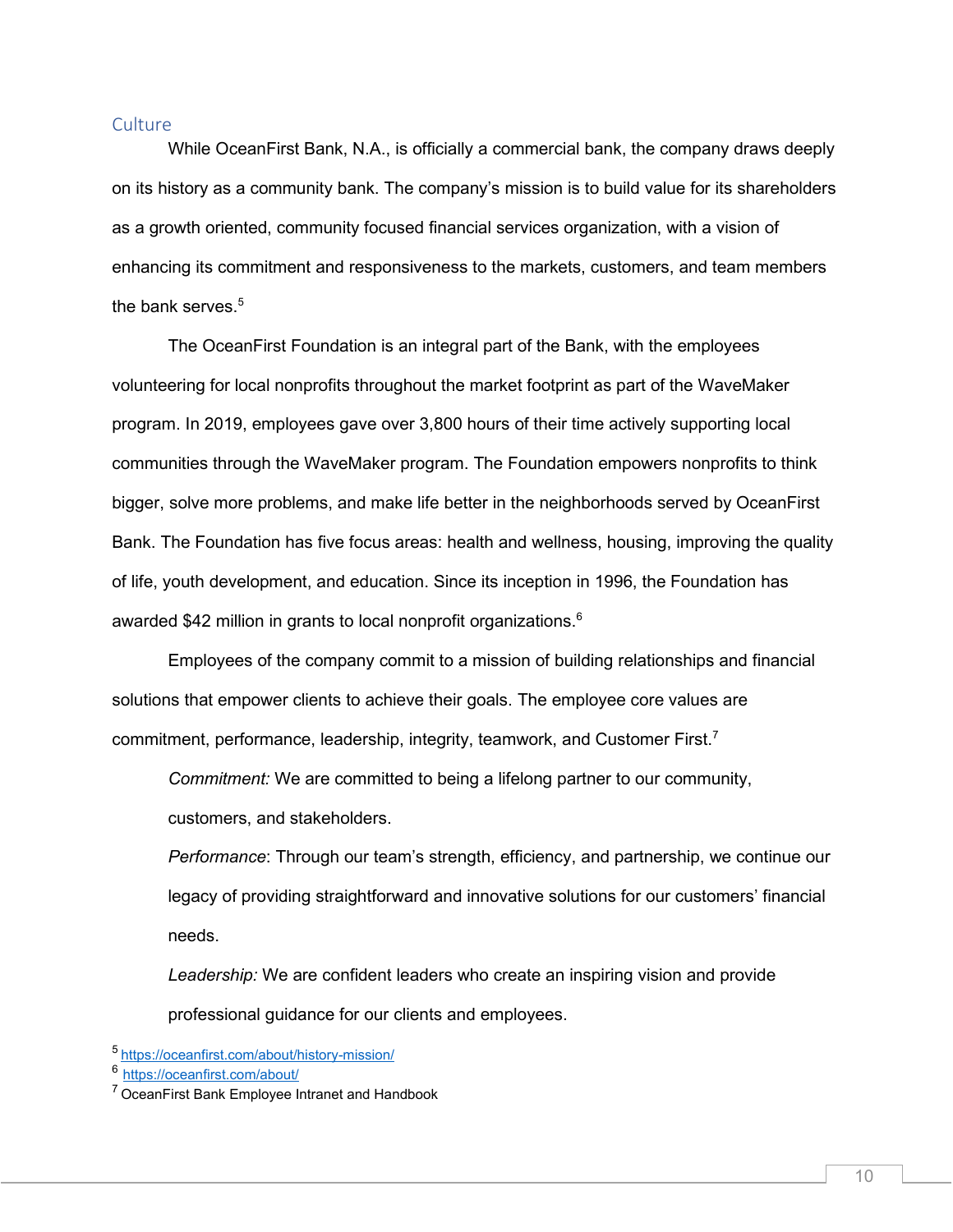*Integrity:* We recognize integrity as the cornerstone of all our authentic, mutually beneficial relationships and we will deliver service with the highest level of respect and care.

*Teamwork:* We are dedicated to the continued growth of our organization by building stronger teams, valuing differences, and fostering a culture of quality work and exceptional service.

*Customer First:* We seek to provide the best experience for each of our customers and are committed to engaging new ideas, anticipating needs, and exceeding expectations.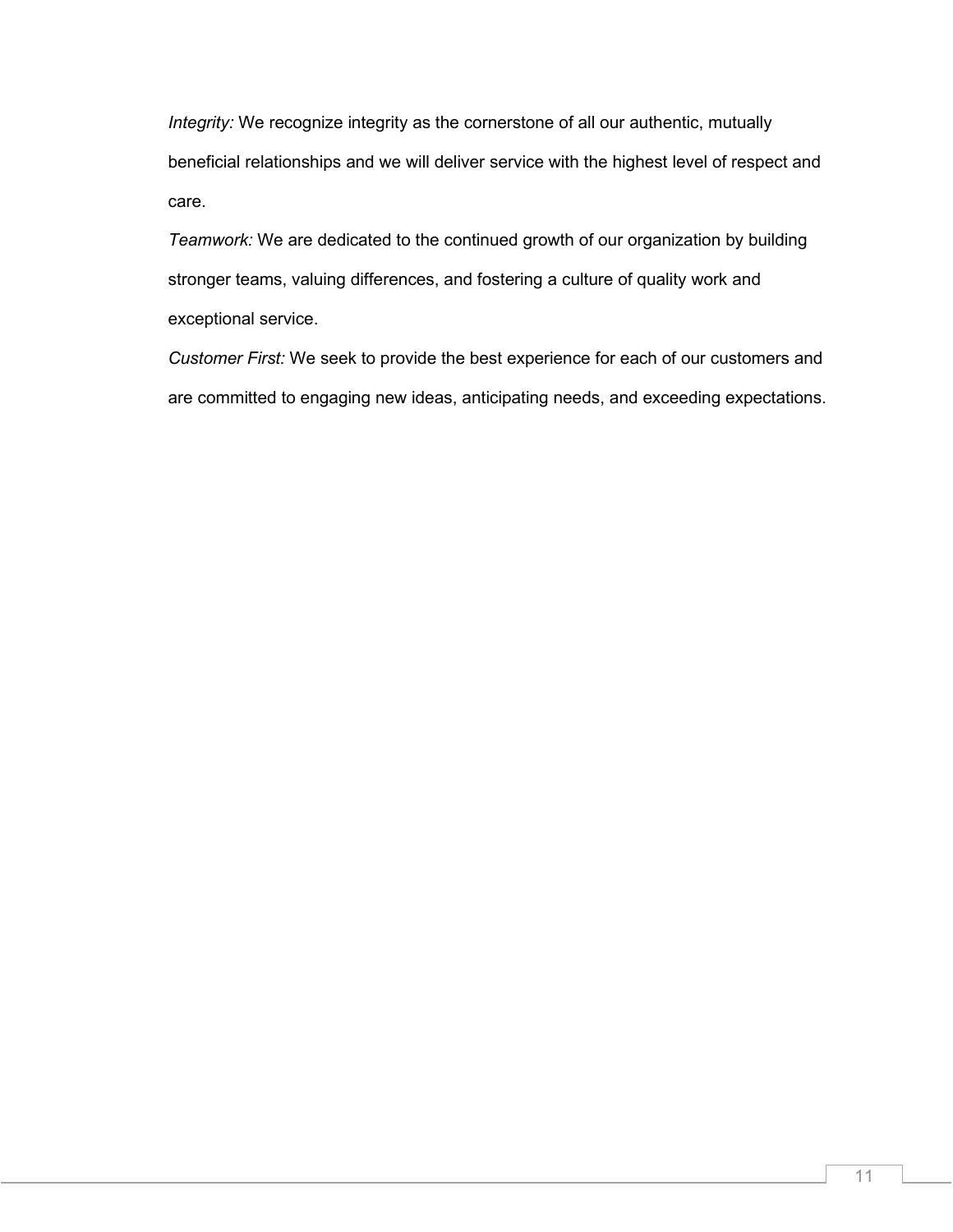## <span id="page-12-0"></span>Strategy and Implementation

#### <span id="page-12-1"></span>The Need for a Values-Based Decision Model

Having completed seven acquisitions in under five years and growing the bank more than five-fold in that period can create culture shock for even the most resilient companies and employees. As the Bank expects to continue to experience rapid growth, more mid-level managers are required to make decisions that were not theirs to make previously. Employees are thrust into leadership roles with little or no training. In a Bank with multiple regions and multiple regional leaders, it is imperative to ensure consistency – not uniformity – in decisionmaking. Building a values-based decision-making model now, that focuses on intellectual flexibility and is based on the company's mission, vision, and values, will be the first step in building a leadership development program to ensure success for the company in its future endeavors.

When rapidly growing through acquisition, having a strong culture and models by which to ensure consistent and collaborative decision-making is paramount to the success of customer and employee integration, as well as continued success and growth in the industry. Alignment with the company's mission, vision, strategic goals, and core values is imperative at all levels of leadership. In his book *Extreme Ownership*<sup>8</sup> (2017), Jocko Willink, former U.S. Navy Seal, states:

In order to convince and inspire others to follow and accomplish a mission, a leader must be a *true believer* in the mission…the leader must believe in the greater cause. If a leader does not believe, he or she will not take the risks required to overcome the inevitable challenges necessary…Leaders must always operate with the understanding that they are part of something far greater than themselves and their own personal interests. They must impart this understanding to their teams down to the tactical-level operators…Far more important than training or equipment, a resolute belief in the mission is critical for any team or organization to win and achieve big results.

8 Willink, J., & Babin, L. (2017). *Extreme Ownership: How U.S. Navy Seals Lead and Win. New York: St. Martin's* Press.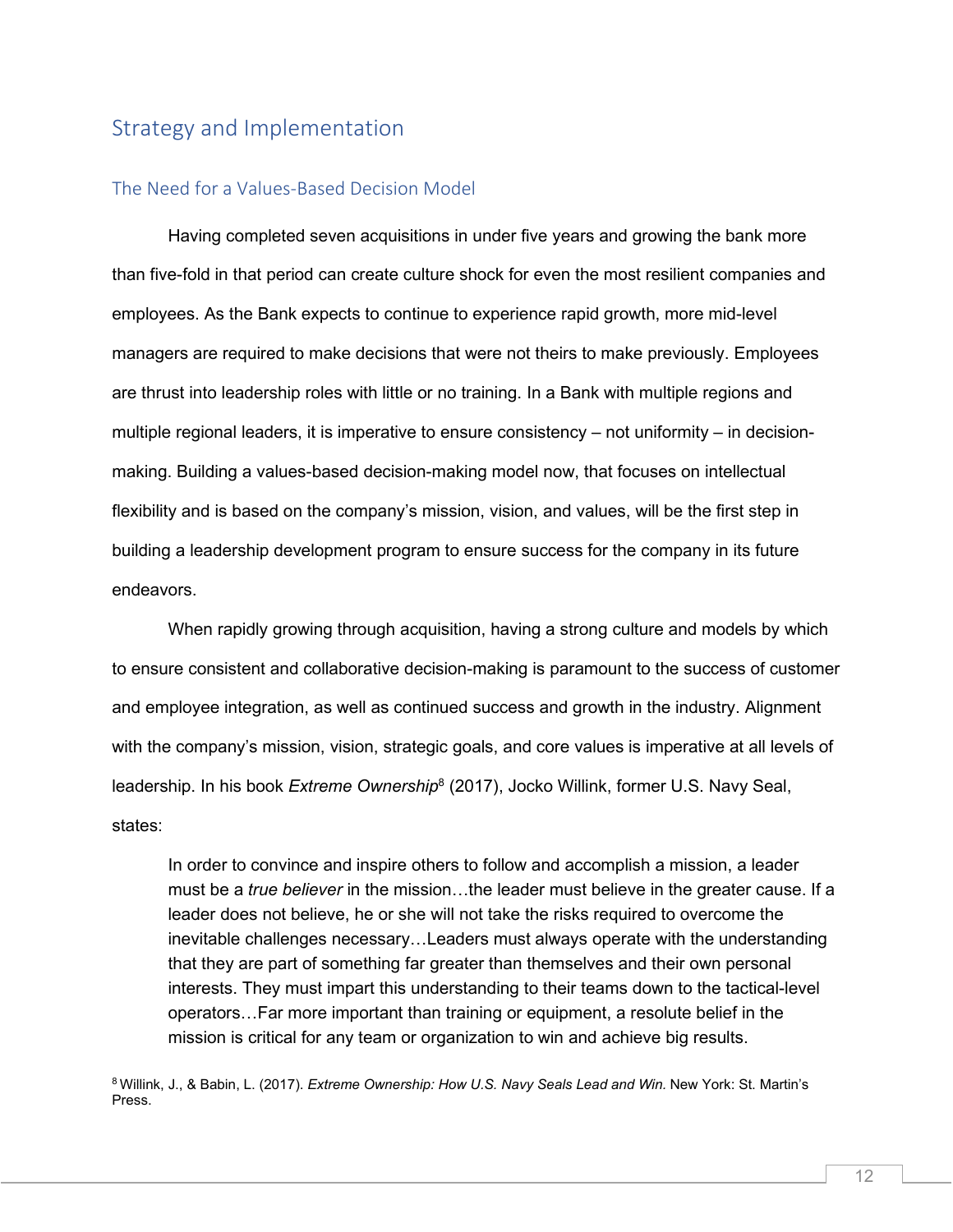By creating a decision-making model based on the company's core values, OceanFirst Bank, N.A., leaders at all levels will be able to improve inter- and intra-departmental collaboration, employee and customer engagement and inclusion, and build stronger relationships throughout every level of the institution, thus creating a more flexible and resilient company. As the model is deployed, the company is creating strong succession plans to ensure leadership can continue to be developed consistently at all levels. A flexible and resilient workforce will thrive, rather than only survive, through rapid growth and change.

During and after implementation, the bank can expect to experience improved employee engagement, particularly in the areas of change management, intra- and interdepartmental collaboration, communication, empowerment, and trust in leadership. The increase will be evident in employee engagement surveys. When team members are able to speak a similar language and utilize consistent tools for decision-making, communication between individuals and departments improves, which leads to more open discussions and better collaboration, as well as greater accountability.

Increased employee engagement and consistency in communication process will be evident to our customers, and customer relationships will deepen and grow, leading to increased customer loyalty and satisfaction. Customer loyalty and satisfaction can be measured through net promoter scores, along with an expected increase in adoption of products and services by household.

Increased engagement can be measured using existing engagement surveys, with the most recent November 2020 survey to be used as a baseline. The survey itself can be enhanced to include questions surrounding the model starting in 2021, as employees will be starting to receive information on such shortly before the survey. Employee exit surveys can be enhanced to include questions on change, values orientation, and decision-making. Utilizing these metrics, along with employee attrition information, will be a valuable tool in understanding and evaluating the effectiveness of the model and program.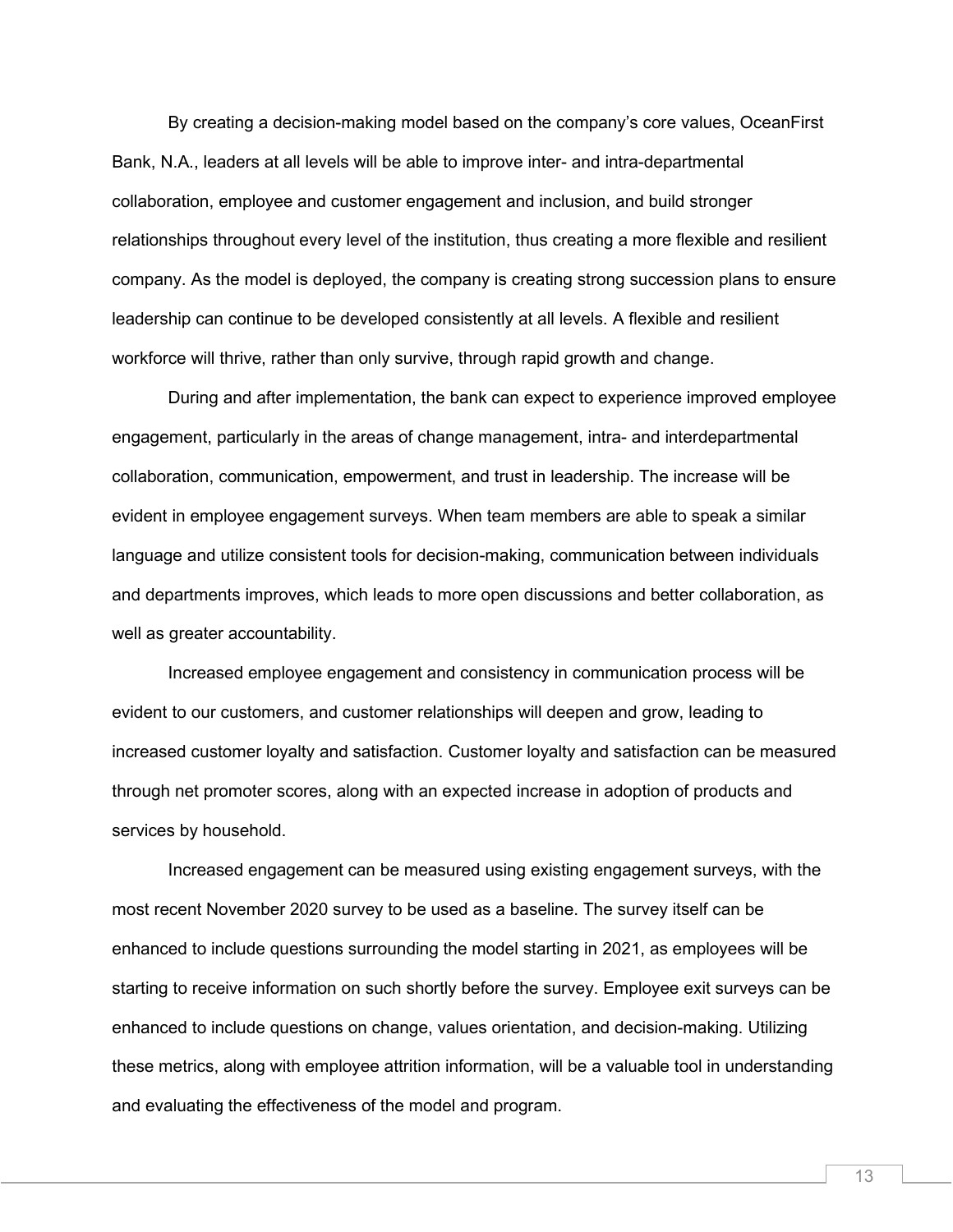The recommendation that follows is not a one-time project that will be one day be complete, but rather a call for a company-wide commitment to leading in alignment with the strategic goals, mission, vision, and values. In committing to such, the bank will be building an organization that that is "walking its talk," demonstrating its commitment to corporate responsibility toward customers and employees.

#### <span id="page-14-0"></span>Project Management and Timeline

The project will be led by the Director of Security in partnership with the Human Resources team. The project team will be comprised of employees from multiple disciplines and levels within the company. By including employees at all levels and disciplines, the strategy will better spread in a top-down, bottom-up fashion, allowing for greater inclusion and adoption throughout the company. Ensuring employees are included throughout the process increases the level of ownership employees feel about the process and new model, empowering them to be a part of the change.

The implementation of the project is expected to be an 18-month process, from inception to full adoption.

- I. Creation of team: Two months
	- a. Meet with Executive and Project Leadership to identify candidates for the project team
	- b. Invite employees to apply to be part of the project team
	- c. Interview employee candidates
	- d. Engage Executive and Project Leadership to choose the membership of the project team
	- e. Kickoff with Project Team and assign roles
- II. Assignment of and Agreement upon values definitions: Two months
	- a. All-employee survey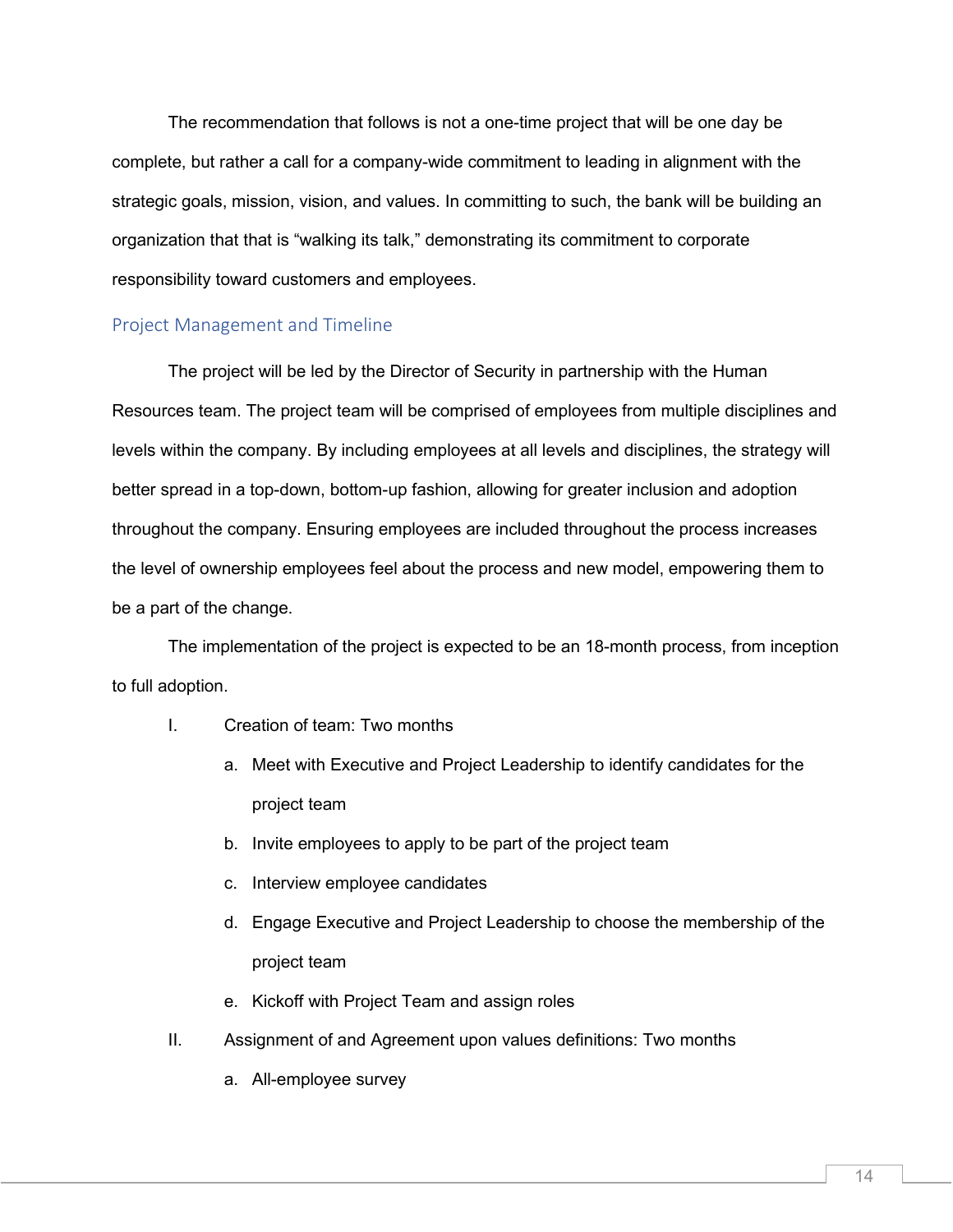- b. Focus Group meetings
- c. Engage Executive and Project Leadership to build the cultural narrative
- III. Mission alignment and employee engagement: One month
	- a. Project Team to ensure definitions align with company mission and vision
	- b. All-employee communications to communicate definitions and alignment strategy
		- i. Engage Executive Leadership in sharing the cultural narrative
- IV. Meet with Departmental Leaders to establish departmental missions: Two months
	- a. Focus group meetings with Departmental Leaders
	- b. Training on alignment of vision, mission, and values
	- c. Training on creating a departmental mission
	- d. Meeting with Executive and Project Leadership to agree upon departmental missions
	- e. Training teams on departmental missions
- V. Development of Guiding Principles: Four months
	- a. Engage Focus groups in understanding current decision-making processes
	- b. SWOT analysis of current processes
	- c. Prioritize values by discipline
		- i. Engage Executive and Project Leadership for buy-in of SWOT and **Prioritization**
	- d. Create Guiding Principles
		- i. Engage Focus Groups in creating Guiding principles
		- ii. Analyze principles against SWOT
		- iii. Engage Executive and Project Leadership in agreement upon guiding principles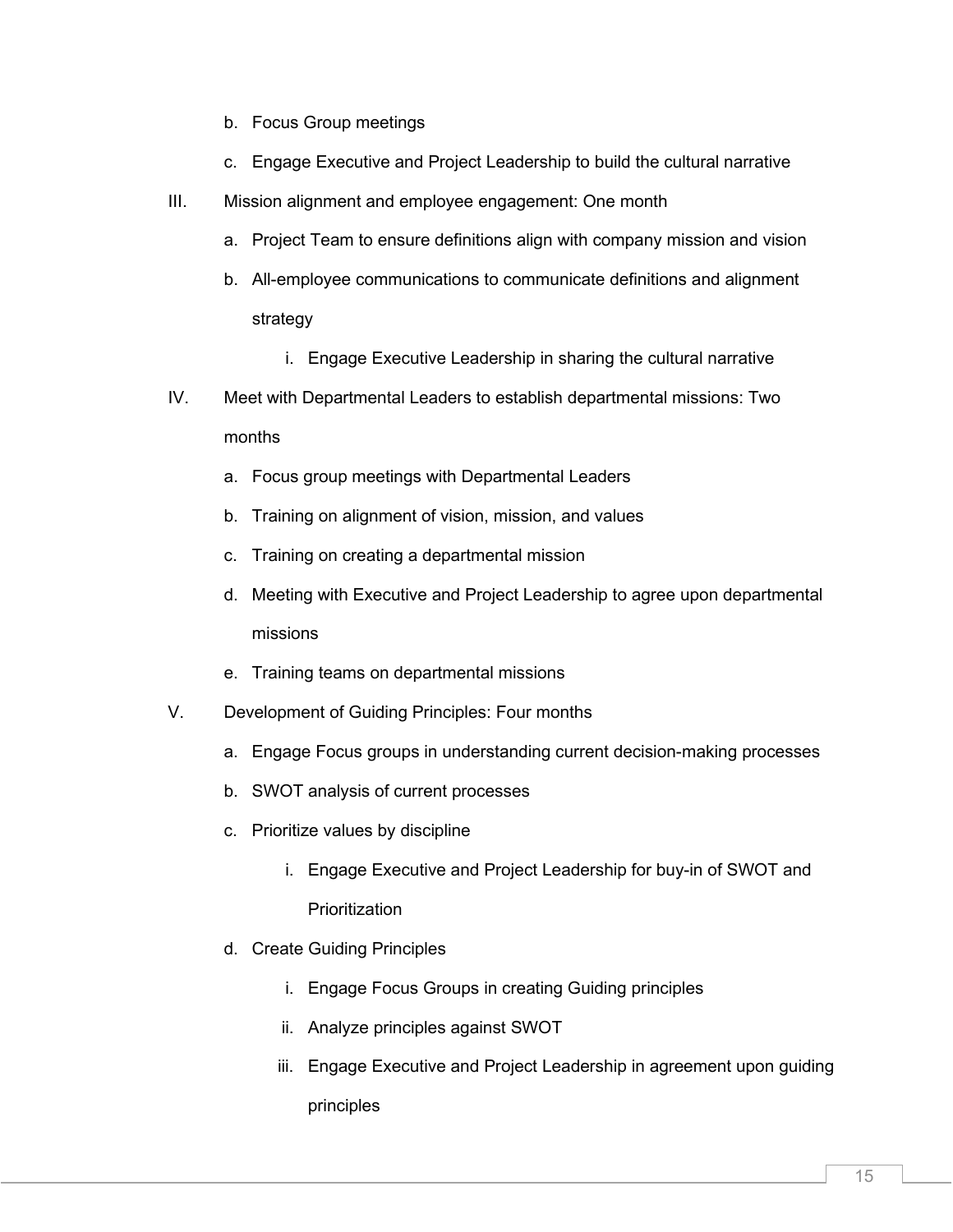- VI. Resource Building: Three months
	- a. Team to create resources to include Intranet Page, worksheets, and training materials
	- b. Establish accountability protocols for adoption and use of decision making model
- VII. Training: Four months and ongoing
	- a. All-employee training to be conducted using traditional and web-based methods
	- b. Round table discussions
	- c. Establish learning communities so employees have a safe space for discussion, questions, concerns; each community to be led by a Project Team Member
	- d. Engage Executive and Project Leadership periodically to confirm effectiveness and adoption of training
- VIII. Follow-up and Maintenance
	- a. Continued employee engagement and communication
	- b. Periodic Focus Group meetings to ensure ongoing adoption and inclusion of decision-making model
	- c. Periodic reinforcement training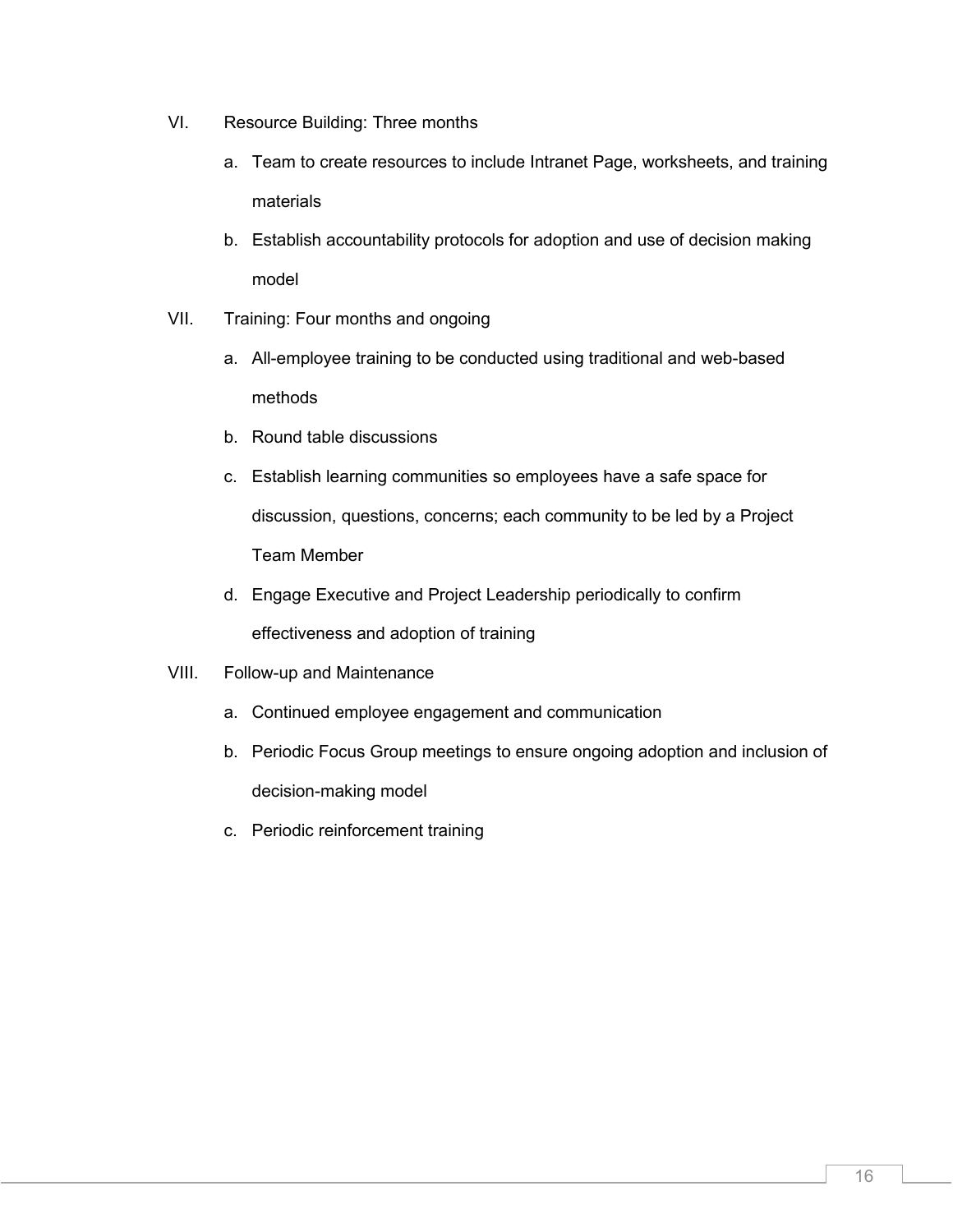| Decision Making Model - Implementation Project Timeline |                |      |     |     |     |     |     |     |     |     |     |     |
|---------------------------------------------------------|----------------|------|-----|-----|-----|-----|-----|-----|-----|-----|-----|-----|
| <b>Task</b>                                             | Duration       | 2021 |     |     |     |     |     |     |     |     |     |     |
|                                                         |                | Jun  | Jul | Aug | Sep | Oct | Nov | Dec |     |     |     |     |
| Team<br>Creation                                        | 2m             |      |     |     |     |     |     |     |     |     |     |     |
| <b>Values</b><br>Definitions                            | 2m             |      |     |     |     |     |     |     |     |     |     |     |
| <b>Mission</b><br>Alignment                             | 1 <sub>m</sub> |      |     |     |     |     |     |     |     |     |     |     |
| Departmental<br><b>Missions</b>                         | 2m             |      |     |     |     |     |     |     |     |     |     |     |
|                                                         |                | 2022 |     |     |     |     |     |     |     |     |     |     |
|                                                         |                | Jan  | Feb | Mar | Apr | May | Jun | Jul | Aug | Sep | Oct | Nov |
| Guiding<br>Principles                                   | 4m             |      |     |     |     |     |     |     |     |     |     |     |
| <b>Resources</b>                                        | 3m             |      |     |     |     |     |     |     |     |     |     |     |
| Training                                                | 4m             |      |     |     |     |     |     |     |     |     |     |     |
| Ongoing Follow-Up and Maintenance                       |                |      |     |     |     |     |     |     |     |     |     |     |

OceanFirst Bank, N.A., maintains the core values of Integrity, Performance, Teamwork, Commitment, Customer First, and Leadership. The first goal in creating a values-based decision model is to create and understand standard definitions for each of these values. By ensuring that leaders at all levels assign the same meaning to these values, alignment and consistency are created.

Following the assignment of and agreement upon definitions of the core values, leaders at all levels need to understand their connection to the mission. The mission of OceanFirst Bank, N.A., employees is to build relationships and financial solutions that empower clients to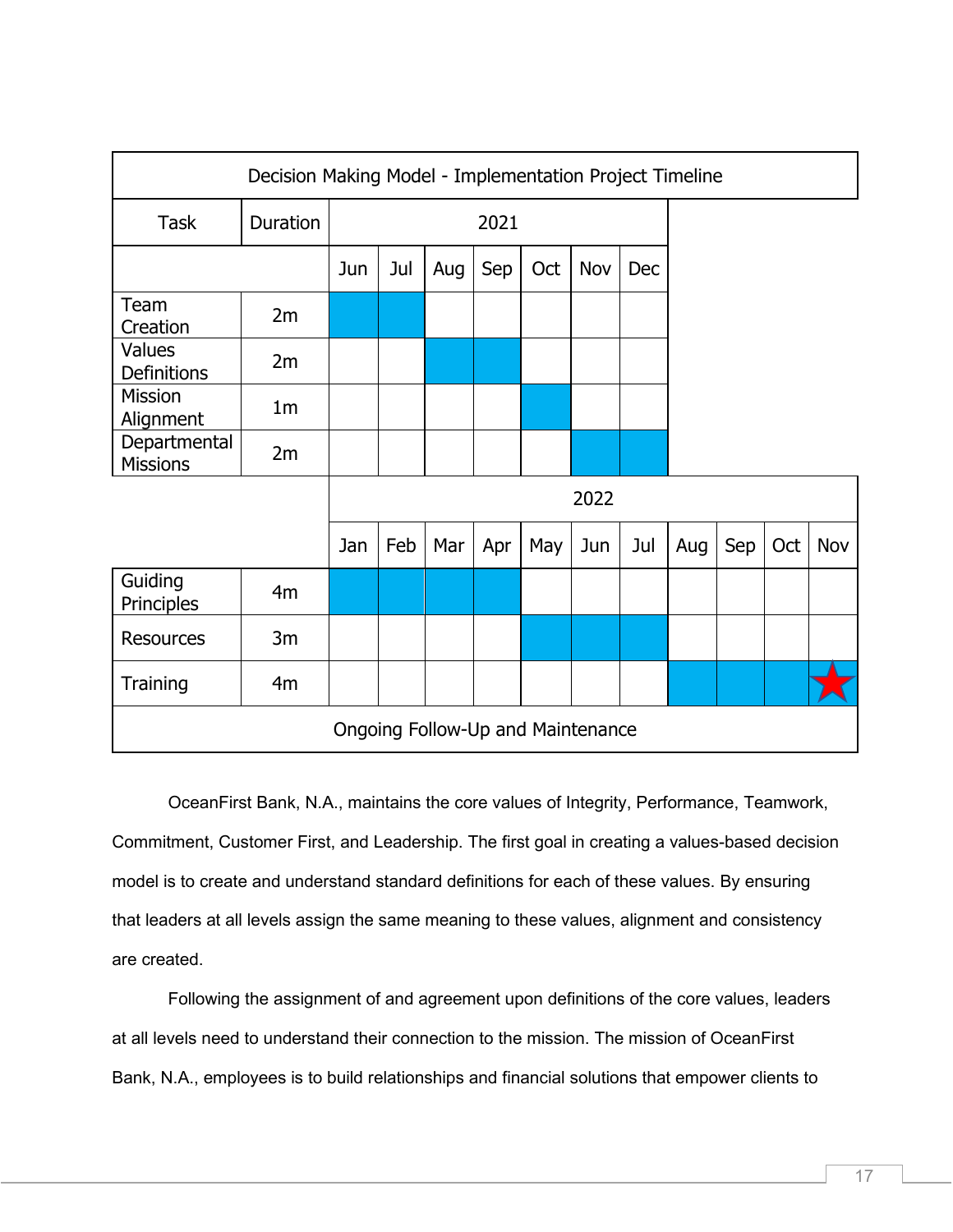achieve their goals, and the Bank's mission is to build value for its shareholders as a growth oriented, community focused financial services organization, with a vision of enhancing its commitment and responsiveness to the markets, customers, and team members the bank serves. By working with each department in the Bank to understand and recognize their connection and contribution to the Bank's mission, leaders shall be empowered to create a departmental mission that aligns with the company mission.

With clearly defined values statements and alignment of mission, a set of guiding principles for decision making will help leaders at all levels, current and future, to make strategic decisions. The principles provide a framework for individuals to understand how their decisions fit with the culture and strategy of the Bank and connect to the values in order to increase engagement and buy-in at all levels.

#### <span id="page-18-0"></span>Creation of Team

Project Leadership will engage Executive Leadership in determining the multiple disciplines and experience levels to ensure that the Project Team maintains intellectual flexibility and a diverse thought process. Upon identifying the attributes of high-value Project Team Members, employees will be invited to apply for the Project Team. Project Leadership will interview those employees who have applied, and then re-engage Executive Leadership in choosing Project Team membership. It is imperative for the team to be comprised of individuals with different levels of experience and from multiple disciplines.

#### <span id="page-18-1"></span>Defining Values

Core Values must be defined in such a way that they are aligned with the mission of the company and can be used with consistency for leaders at all levels. The values may have different meaning for individuals at different levels of the Bank, but it is imperative that employees are aligned in their understanding of the values. For this reason, sample values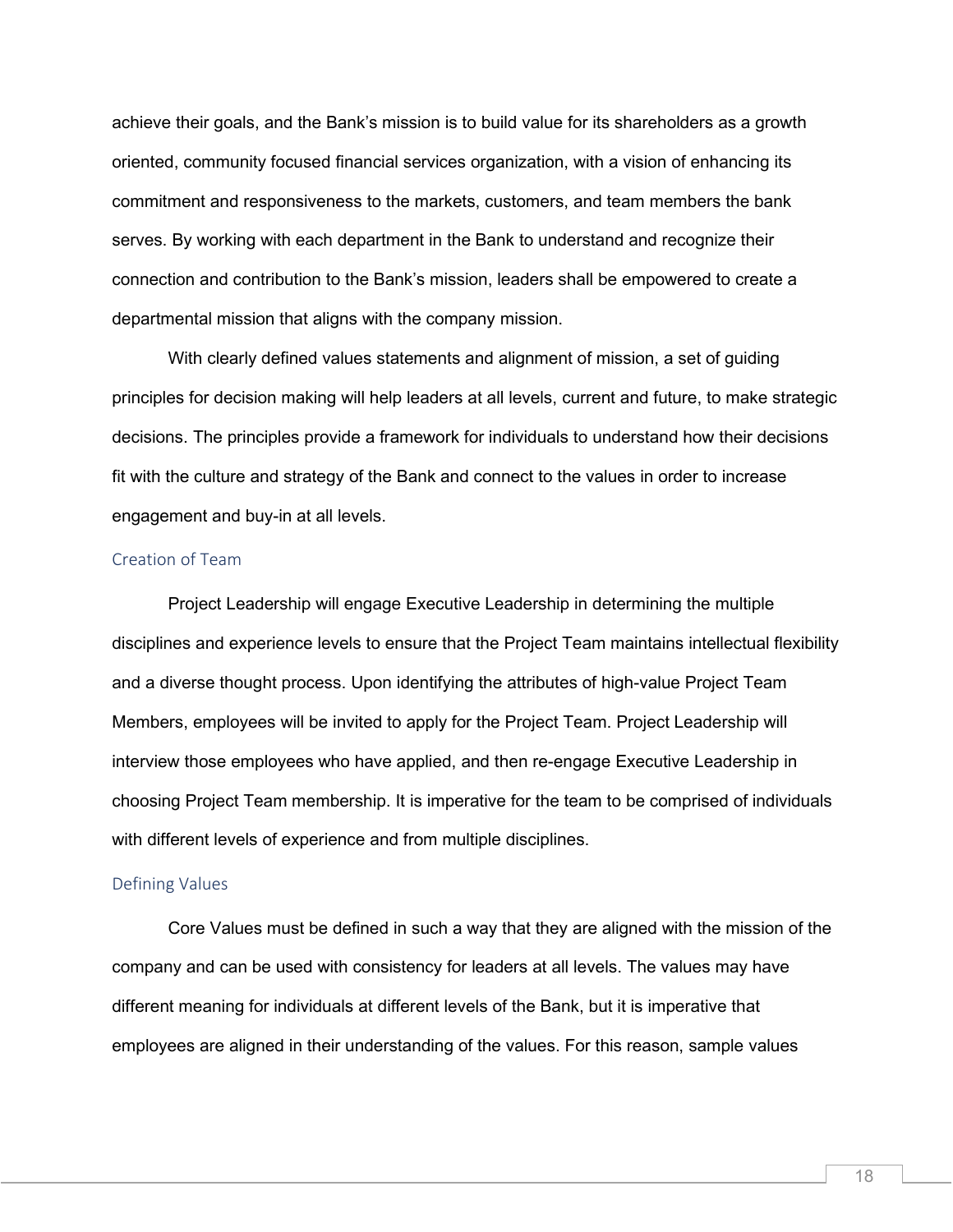triangles have been created, in recognition of three key traits of each value that exhibit the ideal characteristics of the value (Appendix B: Sample OceanFirst Values Triangles).

Employees at OceanFirst Bank were engaged in identifying the Bank's core values, and their participation in further defining the values is paramount. Offering an employee survey to identify what the values mean to employees throughout the Bank, then creating focus groups for each value to create standard definitions for the values again creates a sense of ownership in the success of the model, as well as increasing a sense of unity throughout the employee network.

#### <span id="page-19-0"></span>Bank and Departmental Mission Alignment

A strong mission tells others why a business or department exists, and what sets them apart from others. OceanFirst Bank's mission is to build value for its shareholders as a growth oriented, community focused financial services organization, with a vision of enhancing its commitment and responsiveness to the markets, customers, and team members the bank serves. The Bank's employees maintain a mission to build relationships and financial solutions that empower clients to achieve their goals.

Leaders within the organization are empowered to create a departmental mission that is in alignment with the Bank's mission and vision. When making decisions, implementing strategy, coaching employees, and assisting customers, leaders at all levels are held accountable to their alignment with the mission. Aligning the departmental with the overall mission builds engagement and creates buy-in, allowing employees and leaders to understand how their behaviors and decisions connect with and contribute to the achievement of the Bank's mission. Having a strong mission and checking decisions against alignment with the mission allows employees to feel confident in their decision making and strategic planning.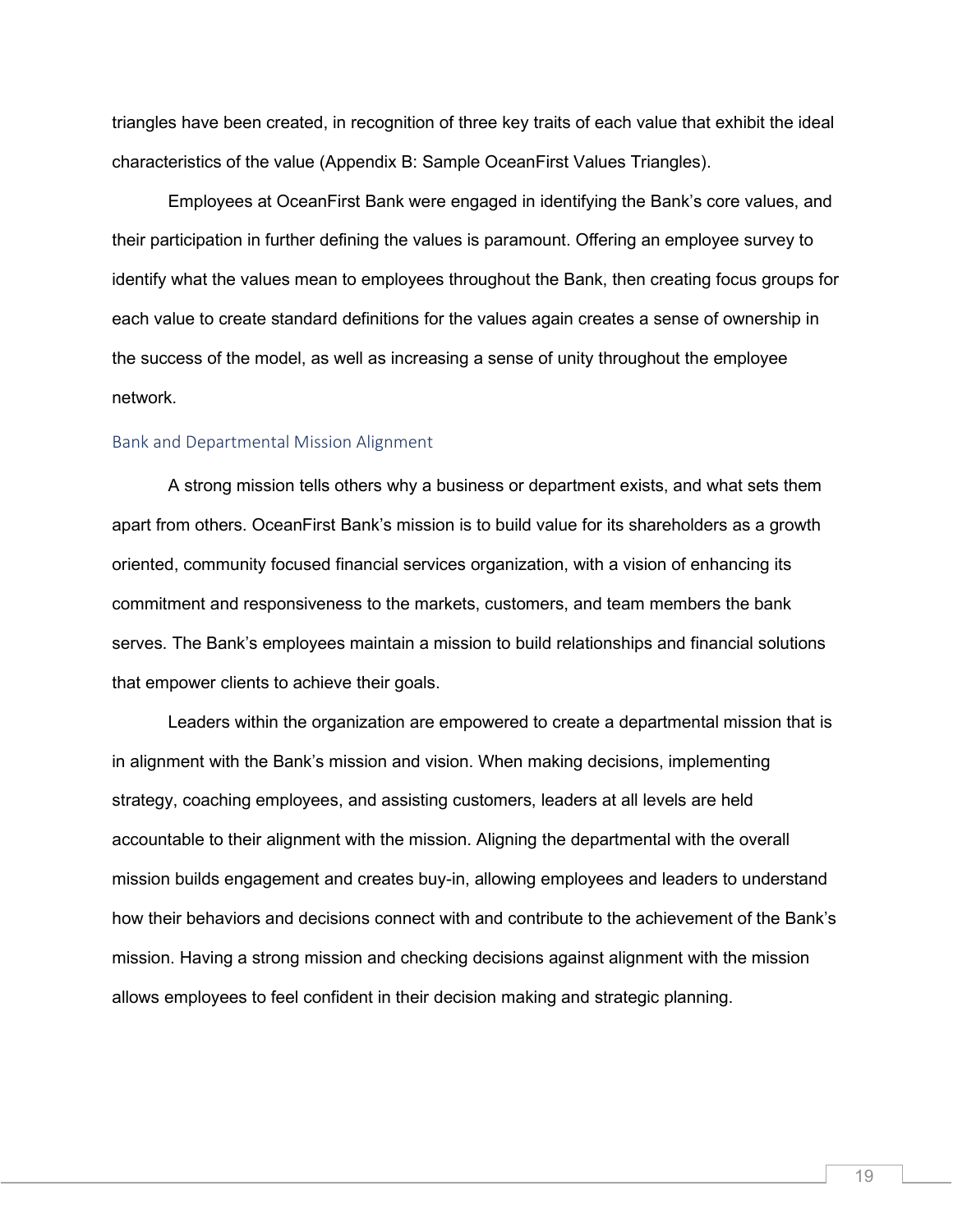Alignment with mission creates the collective "why," the reason teams rally together toward success, for themselves and for the company. Alignment with mission helps team members shift from "I" to "we," not just at the team level, but companywide.

Ensuring alignment with mission, vision, and values creates a shared awareness in which all members are working toward the same ultimate goal. Employees who engage in mission alignment can be empowered to work more autonomously and make decisions that contribute to the success of the company.9

#### <span id="page-20-0"></span>Guiding Principles for Decision Making

For employees to feel empowered in a leadership role and in individual decision making, a set of guiding principles is designed to allow for autonomy and corporate courage. In an organization that is continuously growing and changing, courage is one of the necessary traits for leaders. Maintaining a set of guiding principles allows leaders at all levels to take calculated risks, and to create changes in process to help the organization continue to grow.

To build the guiding principles, it is imperative to understand how employees currently make decisions. Employing focus groups of leaders at all levels, including future leaders, will allow the Project Team to better understand the current decision-making process or processes, as they will likely differ across disciplines and experience levels. Once the current processes are identified, the Project Team will conduct a SWOT analysis of said current processes, identifying the strengths, weaknesses, opportunities, and threats inherent in each process. Additionally, the analysis will identify how varying disciplines currently use the values to guide their decision-making processes.

<sup>9</sup> Divine, M. (2020). *Staring Down the Wolf: 7 Leadership Commitments That Forge Elite Teams.* New York: St. Martin's Press.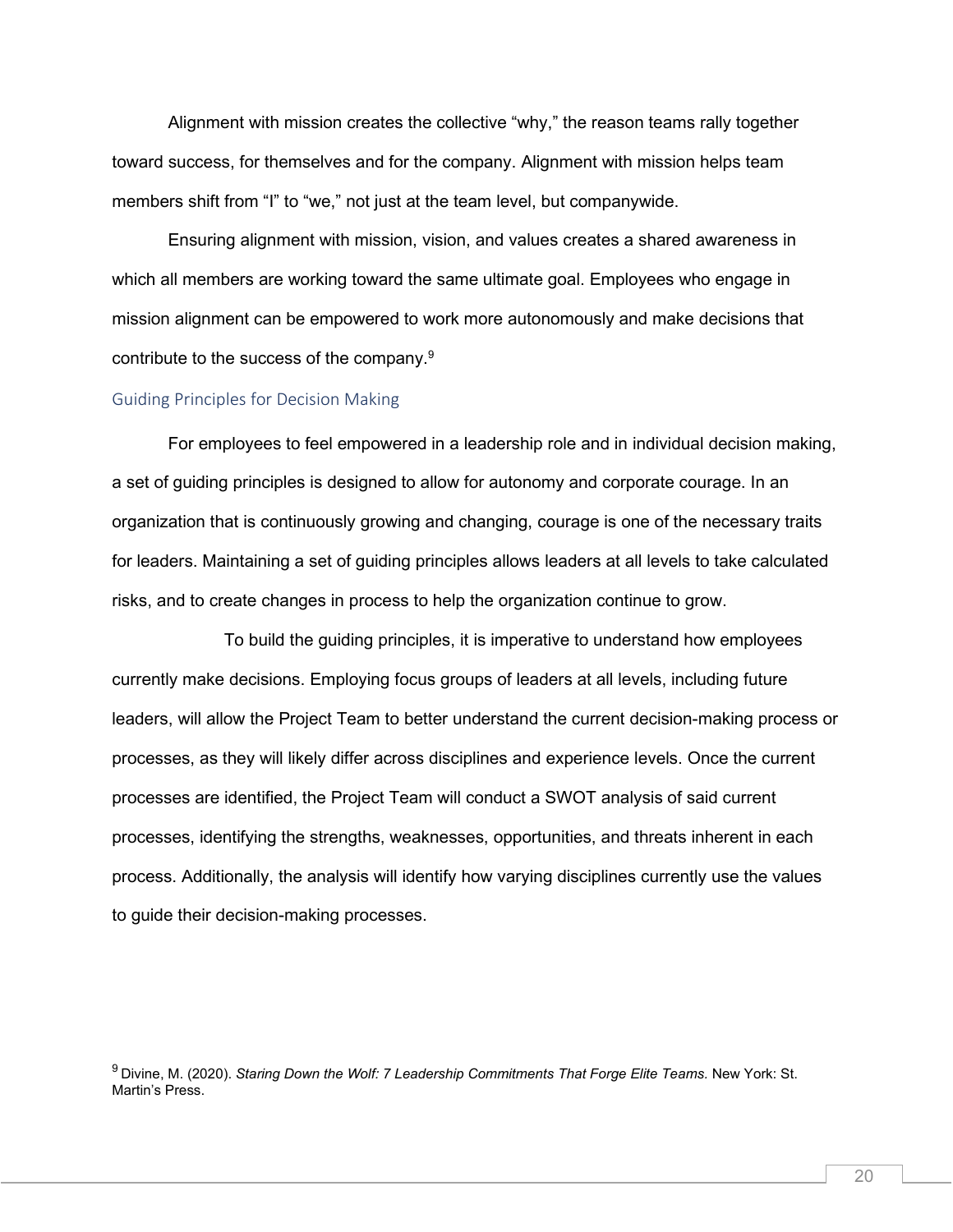The varying disciplines within the Bank may prioritize some values differently, while other values, such as Integrity, should be top priority no matter the discipline. Understanding how leaders at different levels and disciplines prioritize the values, and ensuring they are in alignment with mission (Bankwide and departmental), will allow for some customization of Guiding Principles to increase adoption of the model.

Guiding principles are used simultaneously to simplify and to enhance the leadership role and decision-making process. While they are simple, easy to remember statements, they invoke connection to the mission, vision, and values, as well as to the culture of the organization (Appendix C: Sample OceanFirst Bank Guiding Principles for Decision Making). Upon creation of the Guiding Principles, they are analyzed against the SWOT analysis to ensure the new model will provide resolution for each area of the SWOT.

#### <span id="page-21-0"></span>Resource Building

Following the build-out and consensus of the creation of the guiding principles, the Project Team will build the resources required to train, implement, and maintain the new decision-making model. Resources will include training materials, worksheets, communication pieces, and an Intranet page that will be updated regularly to maintain engagement and excitement for the model. Resources will also include information on understanding cultural shift and leading and managing through change.

Accountability protocols will be established for the adoption and ongoing use of the new decision-making model. It is imperative that all employees are held accountable to championing the change; any leaders who refuse to engage in the cultural shift run the risk of the entire project failing. Engaging employees at all levels from the start reduces this risk by helping them to recognize their opportunity to create change, thus increasing the feeling of ownership in the entire process.<sup>10</sup>

<sup>10</sup> Willink, J., & Babin, L. (2017). *Extreme Ownership: How U.S. Navy Seals Lead and Win.* New York: St. Martin's Press.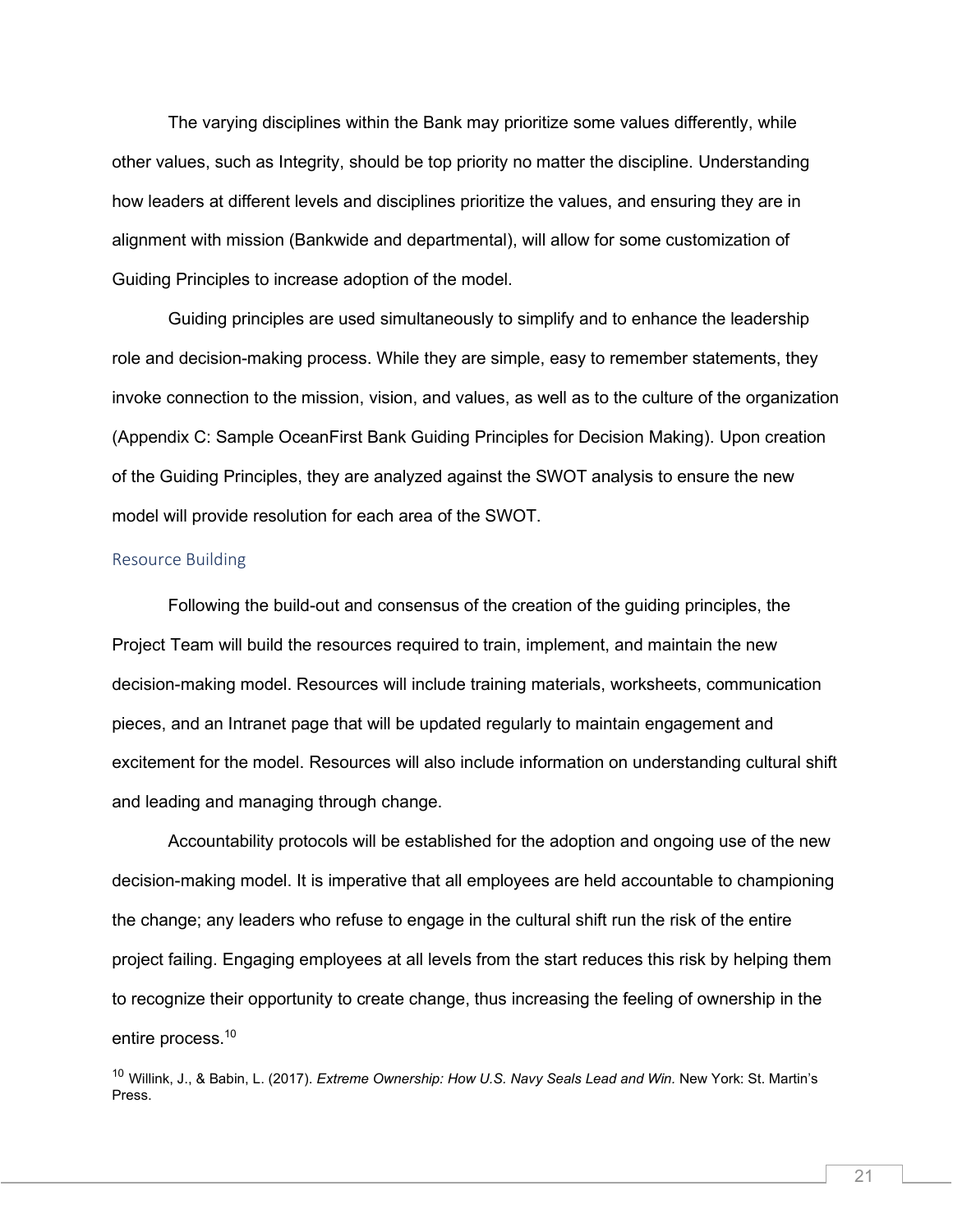#### <span id="page-22-0"></span>**Training**

 The shift in culture will come through a top-down, bottom-up approach to implementing the change. Engaging the Bank's leadership to establish the cultural narrative and the importance of aligning with mission, vision, and values will be key to the success of the program. Leadership will be called upon to tell the OceanFirst story and build a cultural narrative.<sup>11</sup> Communication at all levels, especially listening, will be integral to ensuring buy-in. Leaders at all levels will be challenged to become champions for creation and implementation of the model.

Training will be held for all employees, through a combination of in-person and webbased training. Employees will have the opportunity to engage in short, individual sessions; more intense workshops; and longer-term individual and group self-study training tracks.

The Project Team will establish "Learning Communities" in which employees are included in groups containing several disciplines and experience levels. Each group will have a chat room, moderated by a Project Team member, which allows a safe space for idea sharing, questions, concerns, and discussions. The Learning Communities will engage in periodic Round Table discussions within and between each other, including members of Project and Executive Leadership. The Round Table discussions are an opportunity for employees to share challenges, opportunities, and success stories; and provide time for Leadership to continue to share the cultural narrative, reinforcing the story of who OceanFirst Bank is, what the mission and goals of the Bank are, and how each employee is integral to the company's success.

<sup>11</sup> Wayland, B. (2019, April 1). *Culture Change is Bottom Up and Top Down[. https://www.tlnt.com/culture-change-is](https://www.tlnt.com/culture-change-is-bottom-up-and-top-down/)[bottom-up-and-top-down/](https://www.tlnt.com/culture-change-is-bottom-up-and-top-down/)* Accessed August 2020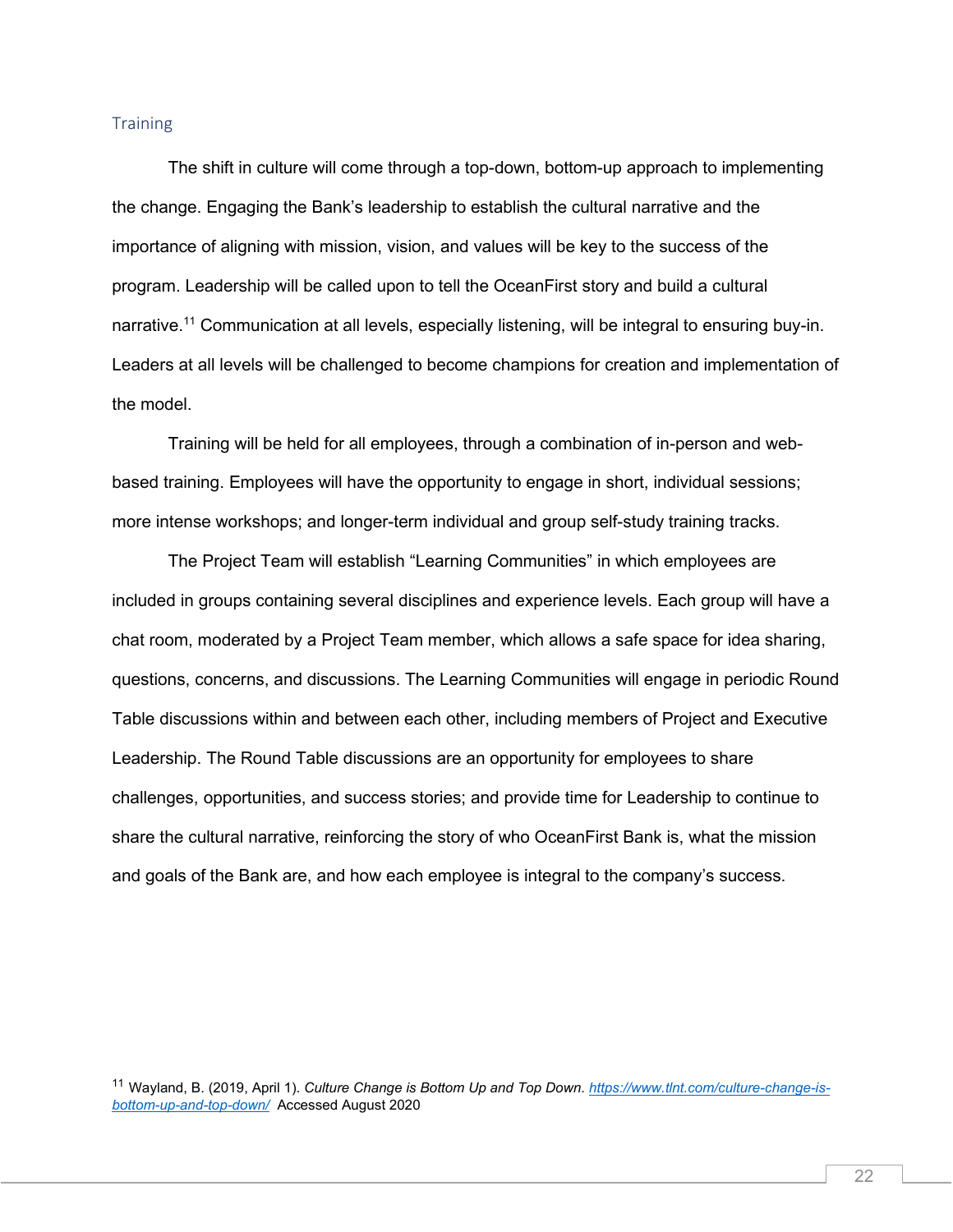#### <span id="page-23-0"></span>Follow-Up and Maintenance

After the model is established, trained, and implemented, it must continue to be cultivated and maintained to remain integrated into the culture of OceanFirst Bank. The Intranet Page will continue to be updated regularly to maintain employee engagement. Reinforcement training, along with advanced and development courses, will be offered. Focus groups will reconvene periodically to ensure adoption and use of the decision-making model is ongoing. Departmental Leaders will be empowered to employ accountability protocols to ensure they and their teams are utilizing the model.

Project Leadership will conduct periodic analysis of the model to ensure the departmental missions and principles are in alignment with the Bank's mission, vision, and values. Upon completion of periodic analysis, Project and Executive Leadership will meet to discuss and implement recommendations for changes to the model or program.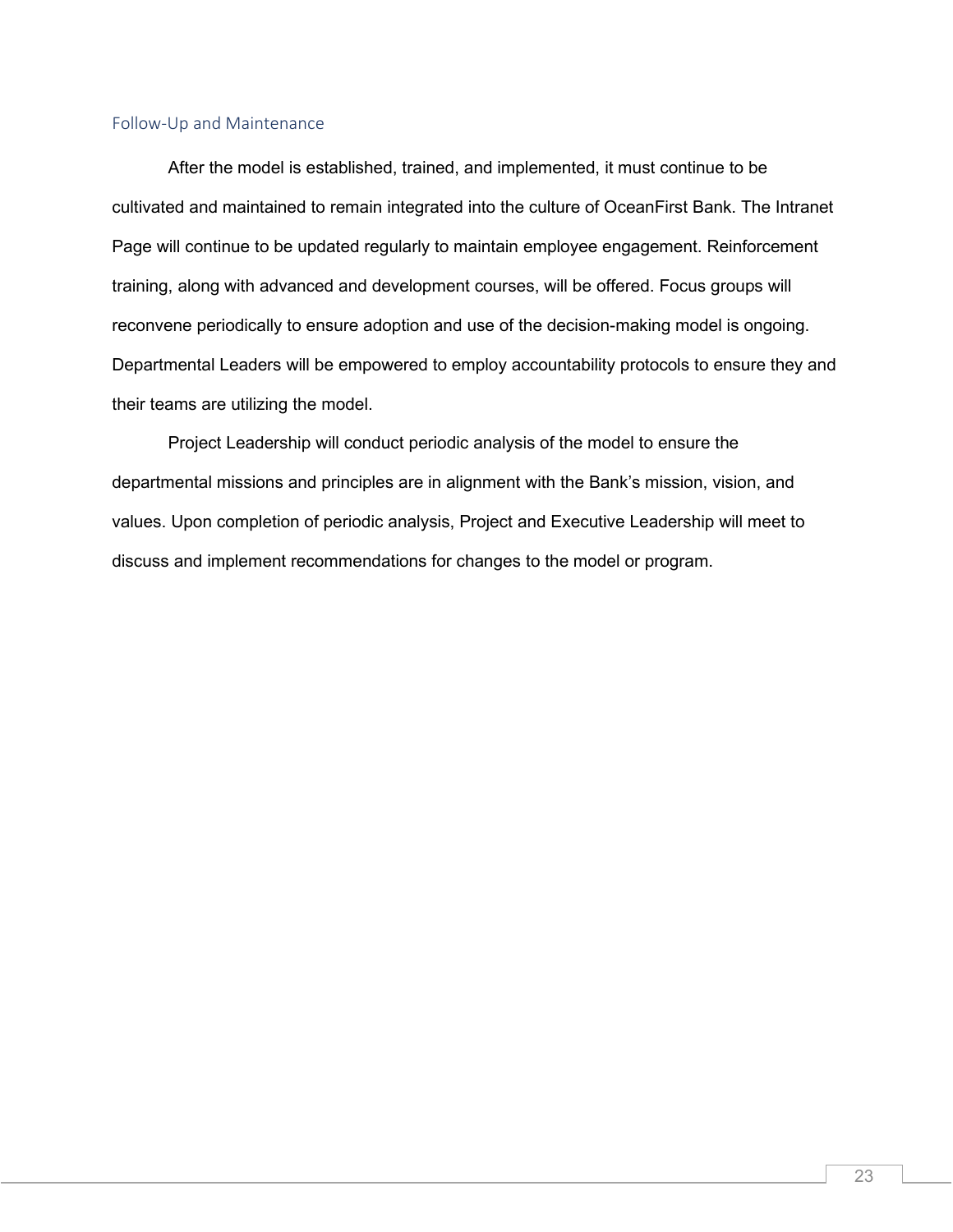## <span id="page-24-0"></span>Financial Impact

When implementing culture-based changes, much of the financial impact would be considered intangible. However, there is time and effort associated with the implementation process. Employees who are on the project teams and focus groups noted in the implementation plan will be devoting time to the process. Additionally, all employees will spend time on training. Following the training, the model becomes part of the normal workflow.

Different team members will have different levels of commitment and time investment depending on the project staging. Many of the teams and focus groups are task oriented – that is, they form to complete one portion of the implementation, then disband. Another team is formed, completes their task, and disbands. The constant throughout the 18-month implementation plan is the Project Team.

In consideration of understanding the time investment cost of the project, the compensation and benefits expense is used from the Bank's income statement.<sup>12</sup> At OceanFirst Bank, 2019 compensation and benefits approximate mean average was \$89,912 per year per employee. At 2,000 hours per year, this equates to \$44.96 per hour. Below is a break down of teams involved, their time investment, and the estimated cost of the time investment per employee on each team. The costs are then extrapolated to show the total time investment per employee for the 18-month project.

<sup>12</sup> OceanFirst Bank Income Statement:<https://www.snl.com/IRW/FinancialHighlights/102614?keyReport=-2> Accessed January 2021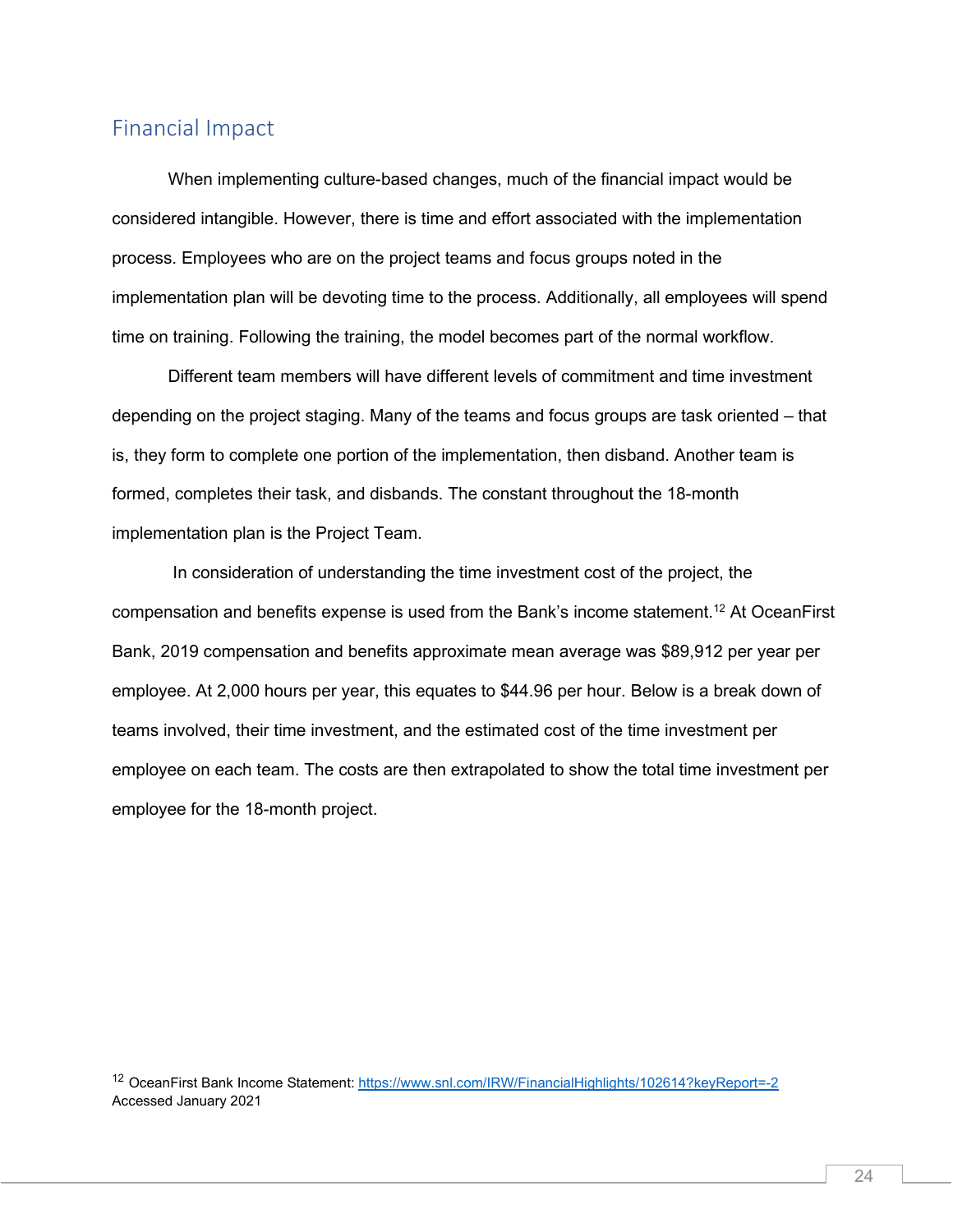| Team                                                                  | Hours per<br>Month             | <b>Months</b><br>Engaged | Time Investment<br>Cost per Employee |  |
|-----------------------------------------------------------------------|--------------------------------|--------------------------|--------------------------------------|--|
| <b>Project Team</b>                                                   | 16                             | 18                       | \$12,950 or<br>\$720/month           |  |
| Project Team Time Investment for 6 employees                          | \$77,700                       |                          |                                      |  |
| <b>Focus Groups: Values Definitions</b>                               | \$720 or<br>\$360/month        |                          |                                      |  |
| Values Definitions Focus Groups Time Investment for 40 employees      |                                |                          | \$28,800                             |  |
| <b>Focus Groups: Mission Alignment</b>                                | \$180 or<br>\$180/month        |                          |                                      |  |
| Mission Alignment Focus Groups Time Investment for 40 Employees       |                                |                          | \$7,200                              |  |
| <b>Focus Groups: Departmental Mission</b>                             | $\overline{2}$                 | \$720 or<br>\$360/month  |                                      |  |
| Departmental Mission Focus Groups Time Investment for 60<br>Employees | \$43,200                       |                          |                                      |  |
| <b>Focus Groups: Guiding Principles</b>                               | $$1,450$ or<br>\$360/month     |                          |                                      |  |
| Guiding Principles Focus Groups Time Investment for 60 Employees      |                                |                          | \$87,000                             |  |
| <b>Resource Building</b>                                              | \$2,160 or<br>\$720/month      |                          |                                      |  |
| <b>Resource Building Time Investment for 8 Employees</b>              | \$17,280                       |                          |                                      |  |
| <b>Training: Facilitator</b>                                          | 8                              | 4                        | $$1,450$ or<br>\$362/month           |  |
| Training Time Investment for 8 Employees                              | \$11,600                       |                          |                                      |  |
| Training: Attendee                                                    | 2                              | 4                        | \$360 or<br>\$90/month               |  |
| Training Time Investment for 1,000 Employees                          | \$360,000                      |                          |                                      |  |
| TOTAL IMPLEMENTATION TIME INVESTMENT (18 MONTHS)                      | \$632,780 or<br>\$35,150/month |                          |                                      |  |

Team sizes noted above are estimated. Upon approval of the project, team sizes will be determined to ensure cost efficiencies while prioritizing operational effectiveness for completing the project timely and with quality.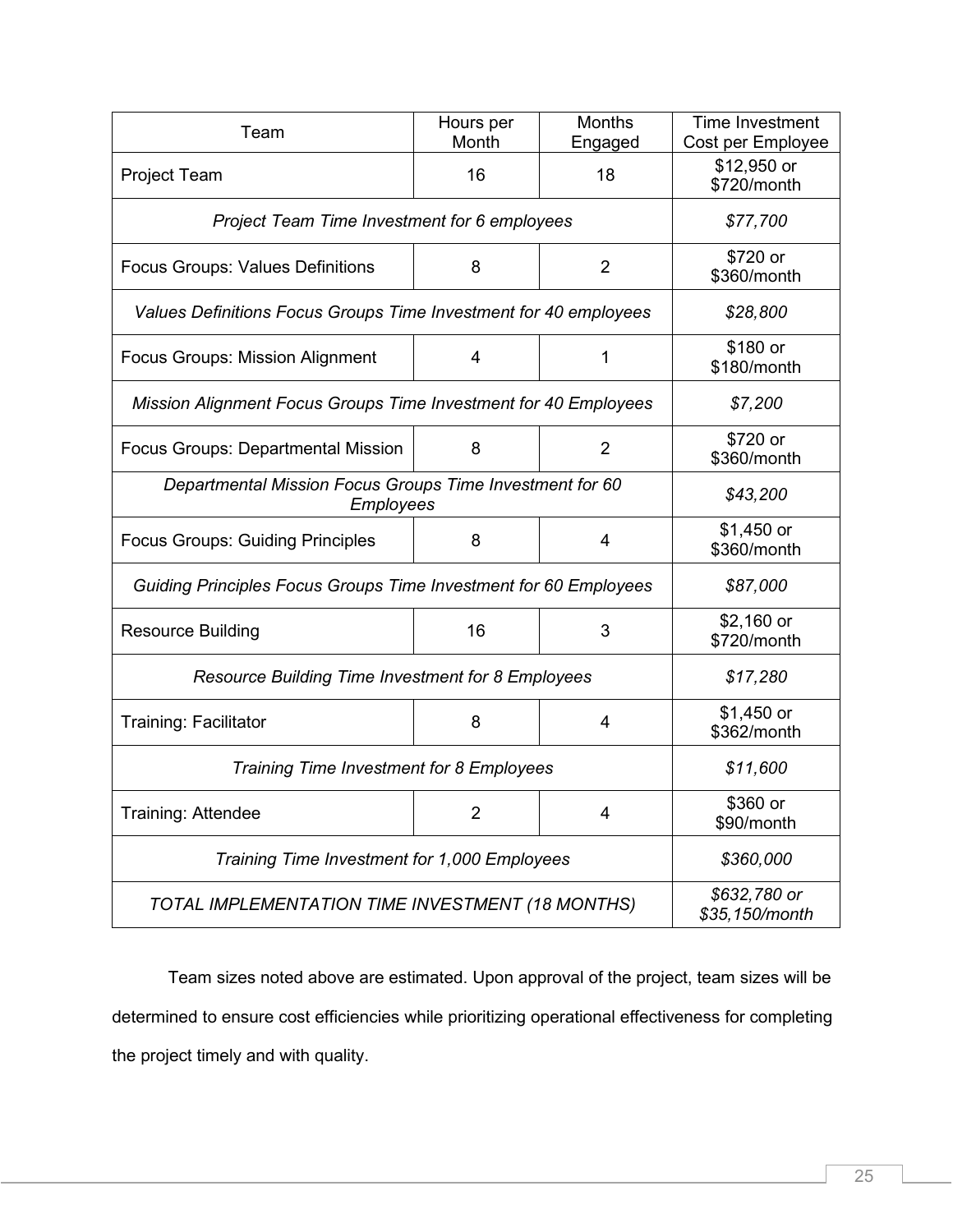Additional investment for materials of \$75,000 would be requested, including reading and training materials, with the training materials being produced in-house.

The increase in efficiency and collaboration, leading to better quality decisions throughout the company, thus leading to overall cost savings and increased profitability, is likely to far exceed the initial investment cost. Values-based companies that provide a foundation and guiding principles for decision making based on alignment of mission and values tend to remain more stable over time, with increased employee commitment and productivity.<sup>13</sup>

Additional time investment for the ongoing maintenance of the values-based decision model may include ongoing training and reinforcement. An annual budget for materials and the buildout of a library (virtual and physical) of resources and reference tools, as well as a recognition budget would also be requested.

A time investment of \$60,000 annually would be expected for ongoing training and assessment of the program. A library budget of \$40,000 annually would be requested, which would cover the cost of one book per employee per year, along with other tools and reference materials. The bank may wish to consider purchasing e-books that may be downloaded onto employee iPads as a cost-effective alternative to purchasing large numbers of hard-copy books. The team would also request a recognition budget of \$25,000 annually, to show recognition to employees for utilizing the model and displaying mission and values alignment. Examples of recognition could include awards for best decision that did not work (recognition and celebration of the process), awards to those teams showing highest or most improved engagement index, and awards for highest net promoter scores. Recognition will be provided for all levels of decision making, not just those higher-level decisions, but also including those "boots on the ground" decisions that are made daily in the lives of customer-facing employees.

<sup>13</sup> [https://www.shrm.org/resourcesandtools/tools-and-samples/hr-qa/pages/whatdoesitmeantobeavalues](https://www.shrm.org/resourcesandtools/tools-and-samples/hr-qa/pages/whatdoesitmeantobeavalues-basedorganization.aspx)[basedorganization.aspx](https://www.shrm.org/resourcesandtools/tools-and-samples/hr-qa/pages/whatdoesitmeantobeavalues-basedorganization.aspx) Accessed January 2021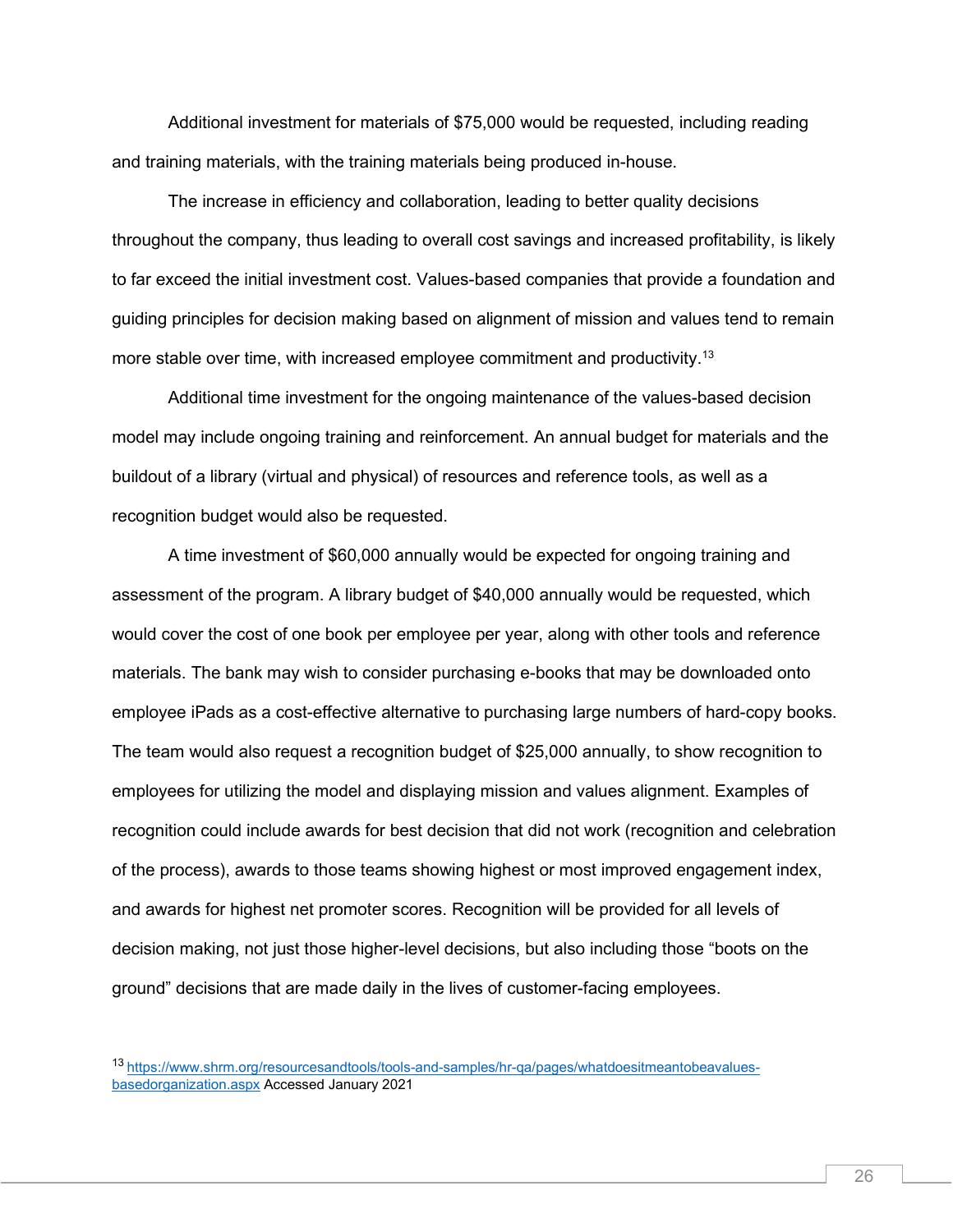A summary of the investment requested, in time, time cost, and hard costs, is below. As previously stated, the team sizes are estimated and may be reconsidered to ensure cost efficiency without sacrificing effectiveness. The investment in ongoing maintenance, to include continued evaluation of the effectiveness of the model, is imperative to the continued success of the program.

| Time Investment: Implementation (200 employees)   | 5,856 hours over 18 months |
|---------------------------------------------------|----------------------------|
| Time Investment: Training (All Employees)         | 8,000 hours over 4 months  |
| Time Cost Investment: Implementation and Training | \$632,780                  |
| Hard Cost Investment: Implementation and Training | \$75,000                   |
| Time Investment: Maintenance (30 Employees)       | 1,300 hours annually       |
| Time Cost Investment: Maintenance                 | \$60,000                   |
| Hard Cost Investment: Maintenance                 | \$65,000                   |

## <span id="page-27-0"></span>Non-Financial Impact

Several non-financial impacts, some of which may appear negative at first, must be considered when implementing guiding principles and asking employees to change their behaviors and thinking. Some of those impacts to be considered are mission progress, employee commitment, employee attrition, employee recruitment and retention, workplace culture, change management, and customer response.

#### <span id="page-27-1"></span>Mission Progress

Using guiding principles creates clear expectations for the behaviors needed to achieve the mission. The guiding principles, designed in tandem with mission alignment, allow the organization to continue to progress toward its mission by providing employees with clarity and direction, creating more collaboration and better decision making.<sup>14</sup>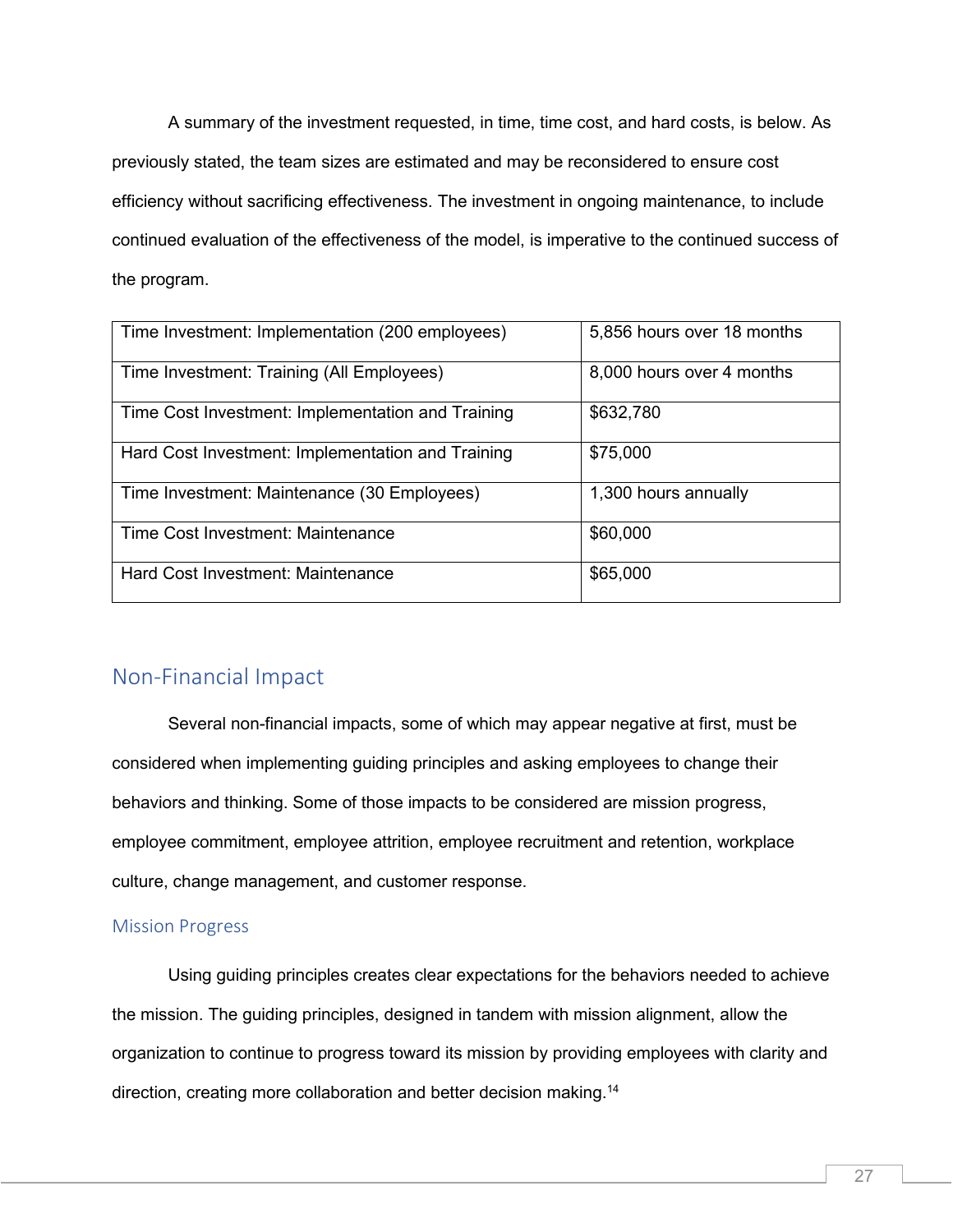#### <span id="page-28-0"></span>Employee Commitment

Employees are 3 ½ times more likely to have higher engagement when they understand how their work connects to the values and goals of the company for which they work. Guiding principles, along with other cultural shifts, can help employees better understand that connection, and create a space where employees are able to speak the same language with each other, regardless of the discipline in which they hold expertise. Engaged employees are committed to the success of the organization and their coworkers, which leads to increased collaboration.14

During the implementation process, employees at all levels will be included in the Focus Groups. This helps increase engagement and commitment from the bottom up, ensuring employees at lower levels understand and buy into mission alignment and values-based decision making from the start of their career.

#### <span id="page-28-1"></span>Employee Attrition

One non-financial impact that could feel negative initially is that upon implementation of a values-based decision model and guiding principles, a percentage of employees will make the decision to leave the company. A small segment of any employee population is disengaged, and a larger segment is unwilling to embrace change. When these employees choose to leave, it could create initial concerns with productivity and team dynamics. Over time, however, the organization will benefit from being able to recruit and retain employees who are a better cultural fit to continue to progress toward its mission.

14 Gibbs, N. (2020, Mar 27), *Making the Business Case for Organizational Guiding Principles. <https://beehivepr.biz/business-case-guiding-principles/> Accessed December 2020.*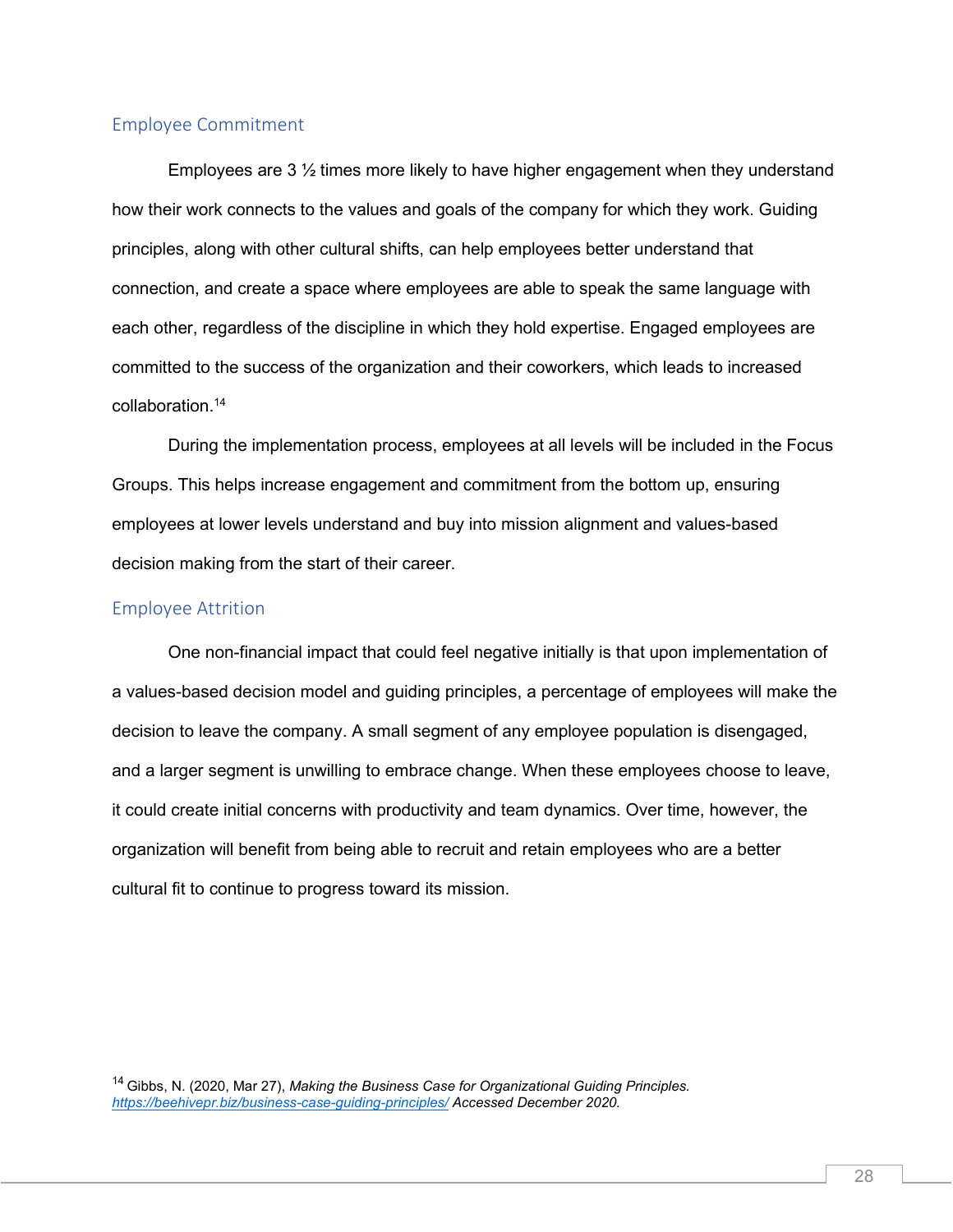#### <span id="page-29-0"></span>Employee Recruitment and Retention

When the company has clarity around its definition of values by discipline area, being able to hire, promote, and retain values-aligned candidates becomes easier and more effective. Hiring for cultural fit is done using a clear process, following the guiding principles for valuesbased decision making. Candidates who are values-aligned are a competitive advantage, as they are more likely to be highly engaged, with passion for achieving the mission and vision.<sup>14</sup>

#### <span id="page-29-1"></span>Workplace Culture

When employees are aligned in their values and decision making, they are collectively more engaged. They hold themselves and each other accountable to the guiding principles, the mission, and the organization. Performance is enhanced, employees are more passionate and motivated, and the culture as a whole is improved.14

#### <span id="page-29-2"></span>Reward and Punishment

Culture is a broad term, encompassing so many aspects of a workplace. Simplified, culture is about what behaviors a company rewards and punishes. When the company shifts to a values-based decision model based on mission alignment, it is important that commitment to such is rewarded, even if the decision made does not conclude as expected. This is a challenge in an organization that rewards performance; the concept is this: Recognize and reward the process. If the process is strong, the results will, much more often than not, be positive. In those times when the process is followed and the result is negative, leaders must take the opportunity to positively reinforce the process.

#### <span id="page-29-3"></span>Fear

One consideration with any major change, particularly as it relates to culture and how individuals make decisions, is fear. Leaders at all levels may express fear of both the change and of failure to accomplish the goal. As previously discussed, culture change is a top-down, bottom-up process. Leadership, starting with the Executive Team and including all levels of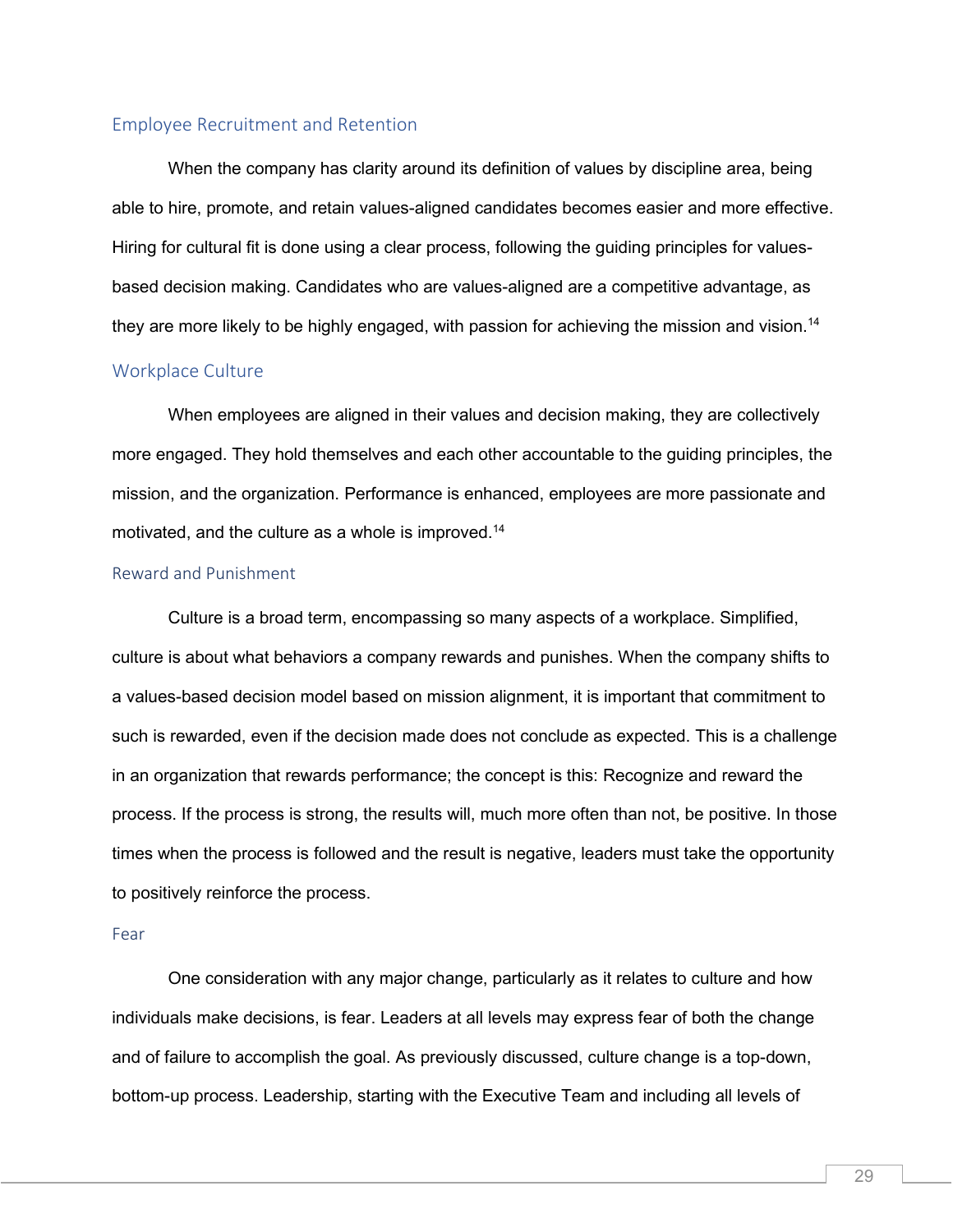leadership, will be called upon to include in the narrative the recognition of fear and a commitment to supporting individuals through the change. This can be accomplished through showing individuals how they already align with the company's mission and values, and how providing a framework only solidifies that alignment. Employees can overcome fear when they know they will be supported through learning a process. This support will be demonstrated through effective communication of expectations and holding individuals accountable to the process with the recognition that positive results will follow.

#### <span id="page-30-0"></span>Change Management

When an organization has clear, well-defined values and guiding principles for decision making, change management becomes easier, providing a framework for employees through change processes to make decisions. Value and mission alignment remind employees of the "why" while trying to understand the new "what" and "how." When employees are able to sustain the "why," even in the midst of difficult changes, they remain more engaged in the new processes and are better prepared to accept the changes they are being asked to make.

#### <span id="page-30-1"></span>Customer Response

More and more, customers are choosing the companies with which they do business based on organizational culture and values and how those values align with their own. Customers who are in alignment with the organization's values are likely to be more loyal and to drive more business to the company through referrals and by increasing their own wallet share with the company. In a company that spans several states and is looking to expand its footprint, consistency is key to customer engagement. A customer should be able to walk into our Cape May Branch, Philadelphia Loan Office, or Red Bank Administrative Office and receive the same value-driven behaviors from all employees.

Utilizing a values-based decision model and consciously aligning each department with the company's overall mission helps to solidify and demonstrate the company's commitment to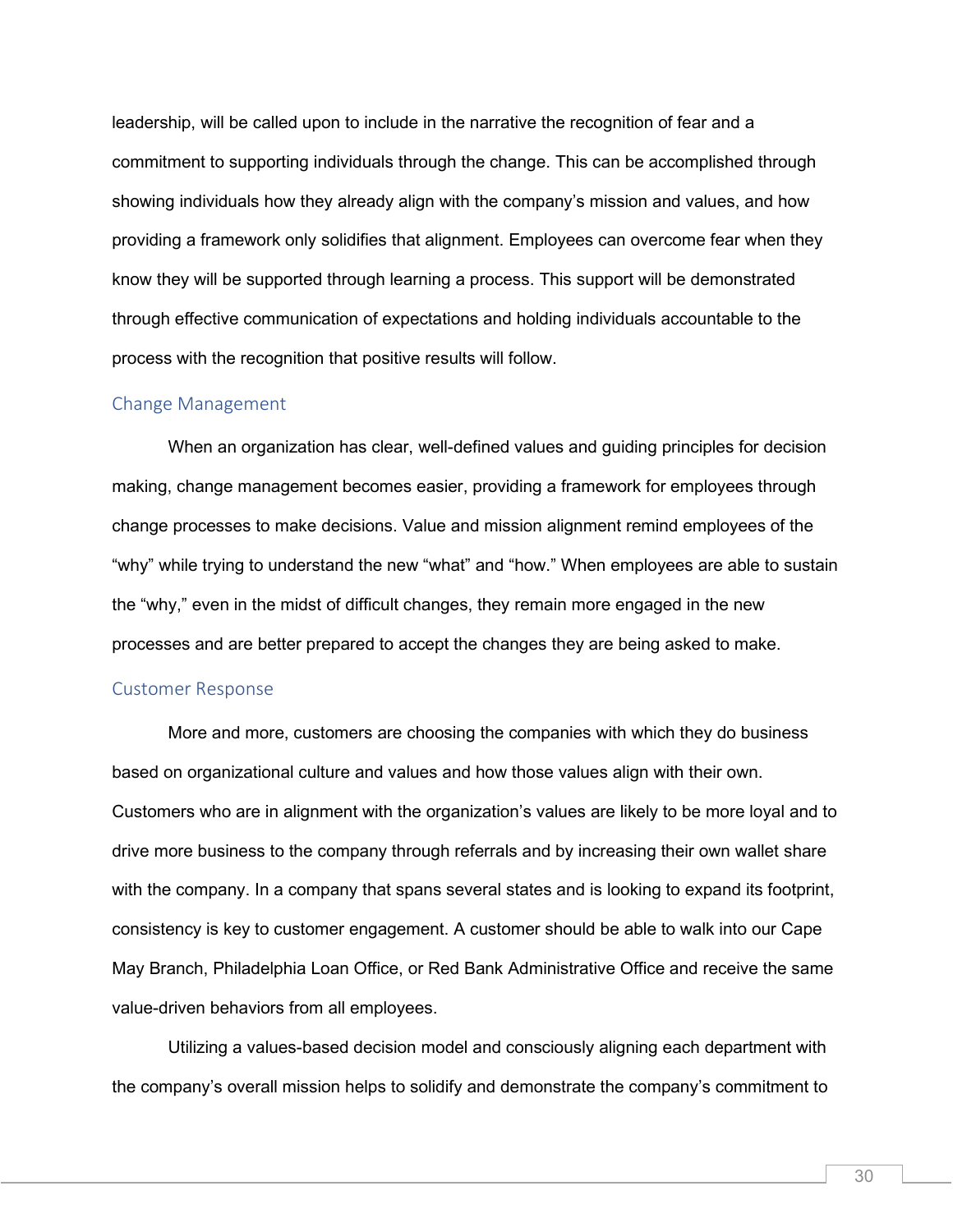social and corporate governance (ESG). As more consumers and investors utilize ESG considerations in their decisions about which companies to invest in and to patronize, values and alignment become more important to shareholders and customers alike.

An organization must be mindful, though, that if they publicly communicate their values and guiding principles, but then act in conflict with them, customers will hold the organization accountable. Customers who find an organization that acts conversely to its stated values or mission will find another organization.<sup>14</sup>

If an organization does not act in concert with its stated values, or if decision-making and behaviors are inconsistent across the organization, along with customers actively seeking another organization, they may hold the organization accountable on social media and other public avenues. This creates a formidable reputational risk, from which many organizations, at best, have difficulty recovering. Building a model that focuses on consistency in behavior and decision making, based on its stated values, is a measure that reduces reputational risk and increases public and customer trust.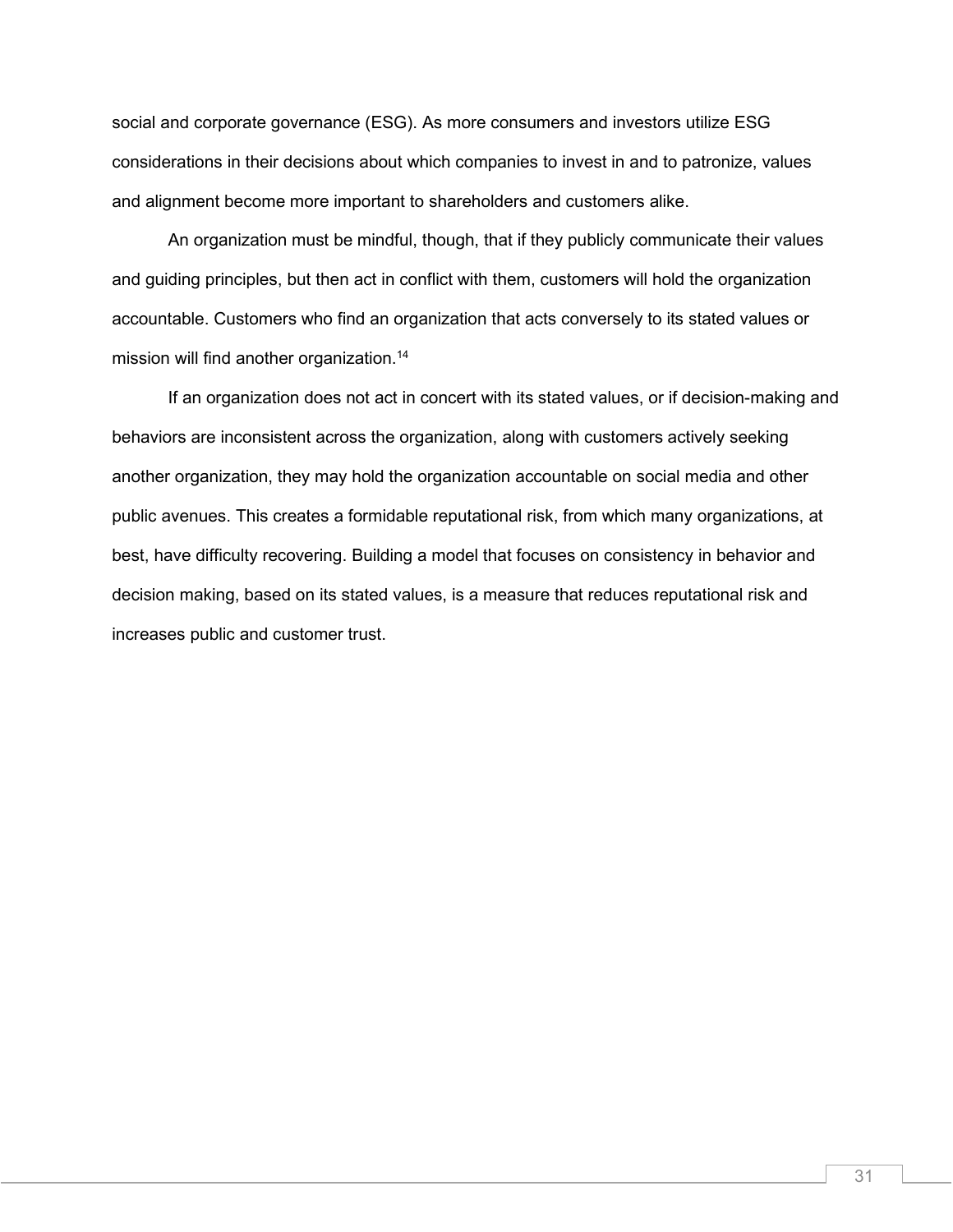## <span id="page-32-0"></span>Conclusion

As OceanFirst Bank continues to grow, developing a values-based decision model is critical to its ongoing success and mission achievement. Ensuring that leaders at all levels understand the importance of consistency and collaboration in their decision making will create a more engaged and productive workforce. A more engaged and productive workforce leads to increased sales and enriched customer commitment. When we create a decision-making model in alignment with our mission and vision, and based on our core values, we build consistency throughout our growing market area and solidify employee commitment to the success of the company.

 Implementing and training the decision model will be performed in-house, and as part of a broader culture initiative. Doing so is more cost efficient and connects the employees of the company deeply with the new process and the company's mission, vision, and values. Hard costs for the implementation and ongoing maintenance are minimal in comparison with the positive impacts of implementing the program. Time investment is the most valuable aspect of the implementation and maintenance of the program, both in terms of the cost of time and of the positive investment impact.

The implementation process, along with ongoing maintenance and revision of the program, increases employee and customer engagement. Building a consistent and valuesbased decision model amplifies the company's ESG positioning, enhances the professional development of our future leaders, enriches workplace culture, and improves the customer experience. All of these benefits will increase the company's value and long-term success. Success will be measured by and evident in improved employee engagement surveys, and increased productivity. Improved customer satisfaction and commitment will show in increased net promoter scores, and an increase in wallet share and products and services by household.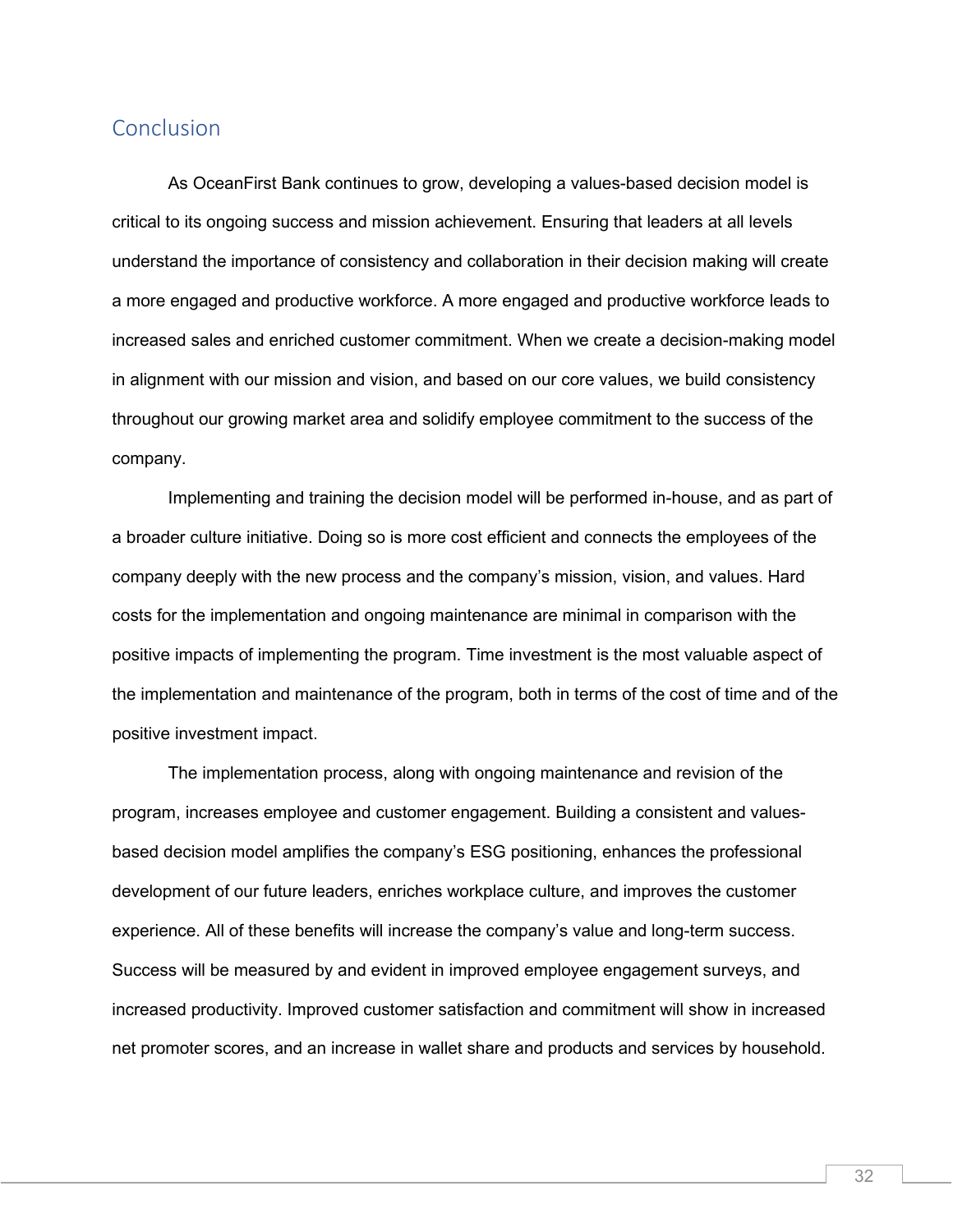All of these success measures will lead to enhanced shareholder value, thus achieving the mission of OceanFirst Bank, N.A.

When we as leaders align our individual and departmental missions with the company's mission and our decisions with the core values of the company, we build teams that excel and we accomplish our goals more effectively. When we provide the tools and resources necessary to achieve mission and values alignment consistently across the corporation, we build a company that excels through constant change.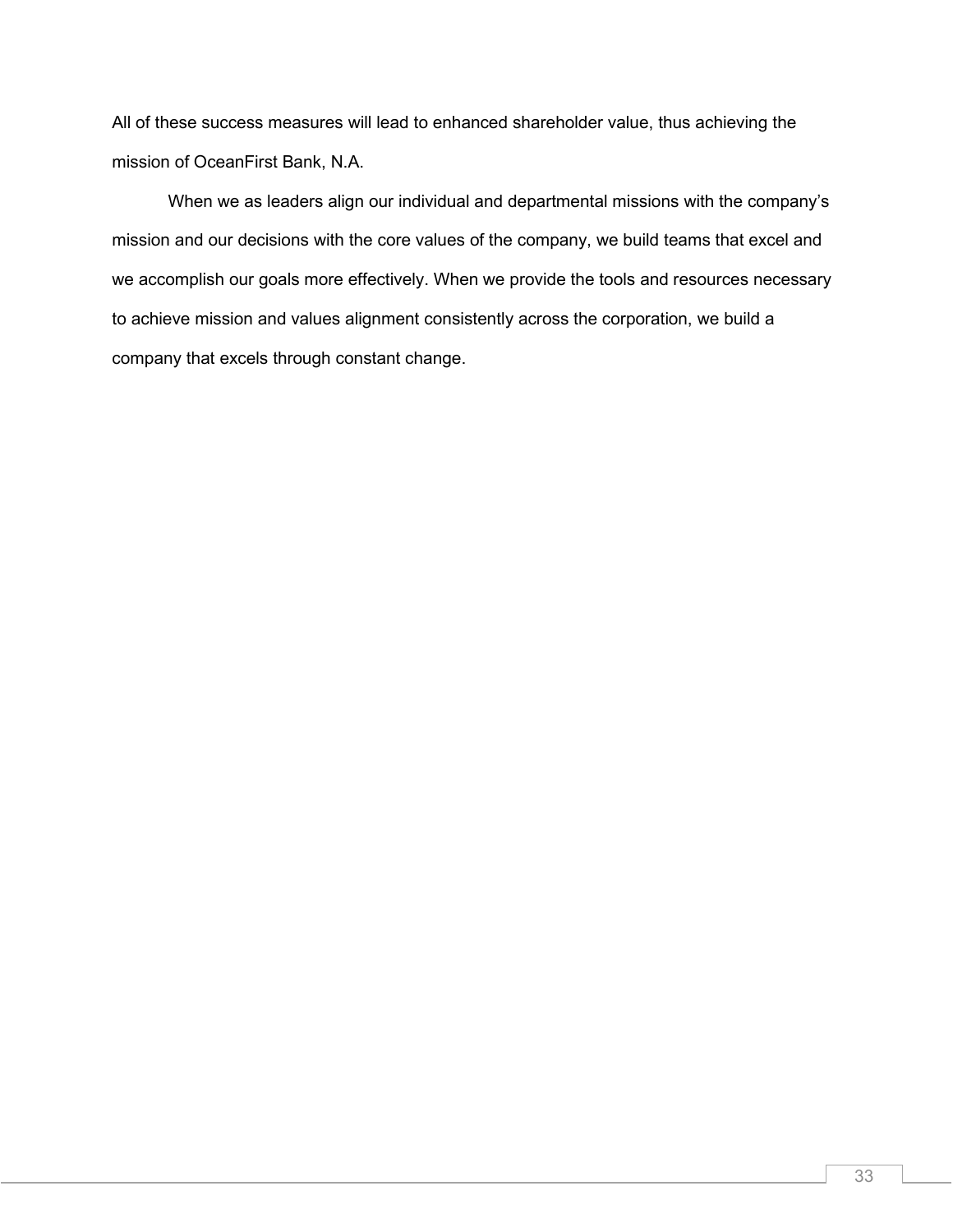## <span id="page-34-0"></span>Bibliography

Divine, M. (2020). *Staring Down the Wolf: 7 Leadership Commitments That Forge Elite Teams.*  New York: St. Martin's Press.

FDIC Market Share data as of 6/30/2020;<https://www.fdic.gov/bank/statistical/> Accessed October 2020

Gibbs, N. (2020, Mar 27), *Making the Business Case for Organizational Guiding Principles.*  <https://beehivepr.biz/business-case-guiding-principles/> Accessed December 2020.

OceanFirst Financial Corp 2019 Annual Report. Map of Market Area. [http://www.snl.com/Cache/IRCache/24758c19-a1b5-d74b-5c44-](http://www.snl.com/Cache/IRCache/24758c19-a1b5-d74b-5c44-4ae2d1805d2a.PDF?O=PDF&T=&Y=&D=&FID=24758c19-a1b5-d74b-5c44-4ae2d1805d2a&iid=102614) [4ae2d1805d2a.PDF?O=PDF&T=&Y=&D=&FID=24758c19-a1b5-d74b-5c44-](http://www.snl.com/Cache/IRCache/24758c19-a1b5-d74b-5c44-4ae2d1805d2a.PDF?O=PDF&T=&Y=&D=&FID=24758c19-a1b5-d74b-5c44-4ae2d1805d2a&iid=102614) [4ae2d1805d2a&iid=102614](http://www.snl.com/Cache/IRCache/24758c19-a1b5-d74b-5c44-4ae2d1805d2a.PDF?O=PDF&T=&Y=&D=&FID=24758c19-a1b5-d74b-5c44-4ae2d1805d2a&iid=102614) Accessed October 2020

OceanFirst Bank. Christopher Maher Background.<https://oceanfirst.com/about/leadership-team/> Accessed October 2020

OceanFirst Bank. Company mission.<https://oceanfirst.com/about/history-mission/> Accessed October 2020

OceanFirst Bank Employee Intranet and Handbook. OceanFirst Bank Employee Values. accessed July 2020.

OceanFirst Bank. Income Statement. <https://www.snl.com/IRW/FinancialHighlights/102614?keyReport=-2> Accessed January 2021

OceanFirst Financial Corp SEC Form 10Q for quarter ending September 30, 2020. <https://ir.oceanfirst.com/financials/sec-filings/sec-filings-details/default.aspx?FilingId=14487245> Accessed December 2020

OceanFirst Foundation.<https://oceanfirst.com/about/> Accessed October 2020

SHRM, (2018, March 8). *What does it mean to be a values-based organization?*  [https://www.shrm.org/resourcesandtools/tools-and-samples/hr](https://www.shrm.org/resourcesandtools/tools-and-samples/hr-qa/pages/whatdoesitmeantobeavalues-basedorganization.aspx%20Accessed%20January%202021)[qa/pages/whatdoesitmeantobeavalues-basedorganization.aspx](https://www.shrm.org/resourcesandtools/tools-and-samples/hr-qa/pages/whatdoesitmeantobeavalues-basedorganization.aspx%20Accessed%20January%202021) Accessed January 2021.

Wayland, B. (2019, April 1). *Culture Change is Bottom Up and Top Down.*  <https://www.tlnt.com/culture-change-is-bottom-up-and-top-down/>Accessed August 2020

Willink, J., & Babin, L. (2017). *Extreme Ownership: How U.S. Navy Seals Lead and Win.* New York: St. Martin's Press.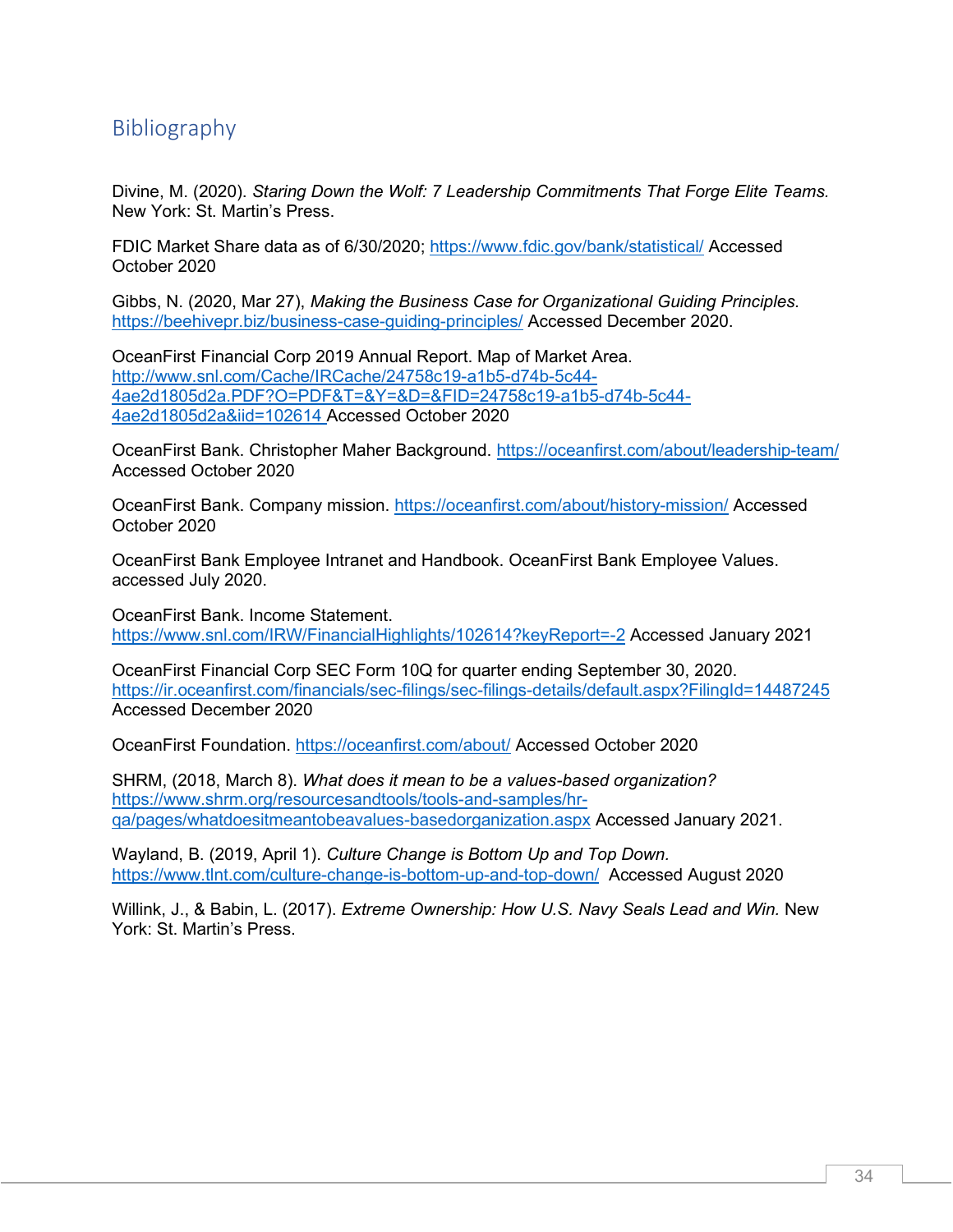## <span id="page-35-0"></span>Appendix A: FDIC Market Share Data

#### Table data was derived from the FDIC's Deposit Market Share Report, <sup>15</sup> showing

deposits as of June 30, 2020. Divisions are comprised as follows:

| Southern Division:       | New Jersey Counties of Atlantic, Burlington, Camden, Cape May, |  |  |  |  |  |
|--------------------------|----------------------------------------------------------------|--|--|--|--|--|
|                          | Cumberland, Gloucester, and Salem                              |  |  |  |  |  |
| <b>Central Division:</b> | New Jersey Counties of Essex, Hunterdon, Mercer, Middlesex,    |  |  |  |  |  |
|                          | Monmouth, Ocean, and Union                                     |  |  |  |  |  |
| Philadelphia MSA:        | Pennsylvania: Philadelphia                                     |  |  |  |  |  |
|                          | New Jersey: Camden area suburbs of Philadelphia                |  |  |  |  |  |

New York MSA: New York and New Jersey: New York City Metro Area

| FDIC Deposit Market Share Report: Data as of June 30, 2020 |                          |                          |                         |                         |              |             |  |  |
|------------------------------------------------------------|--------------------------|--------------------------|-------------------------|-------------------------|--------------|-------------|--|--|
|                                                            | <b>Outside of Market</b> |                          | <b>Inside of Market</b> | Ranking                 |              |             |  |  |
| Southern                                                   | # of                     | <b>Deposits</b>          | $#$ of                  | <b>Deposits</b>         | Market       | (if         |  |  |
| <b>Division</b>                                            | <b>Offices</b>           | (\$000)                  | <b>Offices</b>          | (\$000)                 | Share        | applicable) |  |  |
|                                                            | 42                       | 5,460,399                | 24                      | 3,536,686               | 7.11%        | 5           |  |  |
|                                                            | <b>Outside of Market</b> |                          |                         | <b>Inside of Market</b> |              |             |  |  |
| Central                                                    | $#$ of                   | <b>Deposits</b>          | # of                    | <b>Deposits</b>         | Market       | (if         |  |  |
| <b>Division</b>                                            | <b>Offices</b>           | (\$000)                  | <b>Offices</b>          | $($ \$000)              | Share        | applicable) |  |  |
|                                                            | 30                       | 4,360,233                | 36                      | 4,637,052               | 2.62%        | 8           |  |  |
|                                                            |                          | <b>Outside of Market</b> | <b>Inside of Market</b> | Ranking                 |              |             |  |  |
| Philadelphia<br><b>MSA</b>                                 | $#$ of                   | <b>Deposits</b>          | # of                    | <b>Deposits</b>         | Market       | (if         |  |  |
| Loan Office                                                | <b>Offices</b>           | (5000)                   | <b>Offices</b>          | (5000)                  | <b>Share</b> | applicable) |  |  |
|                                                            | 60                       | 8,370,706                | 6                       | 626,579                 | 0.11%        | N/A         |  |  |
|                                                            |                          | <b>Outside of Market</b> | <b>Inside of Market</b> | Ranking                 |              |             |  |  |
| <b>New York</b>                                            | $#$ of                   | <b>Deposits</b>          | # of                    | Deposits                | Market       | (if         |  |  |
| <b>MSA</b>                                                 | <b>Offices</b>           | (\$000)                  | <b>Offices</b>          | (\$000)                 | <b>Share</b> | applicable) |  |  |
|                                                            | 26                       | 3,655,944                | 40                      | 5,341,341               | 0.23%        | N/A         |  |  |

<sup>15</sup> <https://www.fdic.gov/bank/statistical/> Accessed October 2020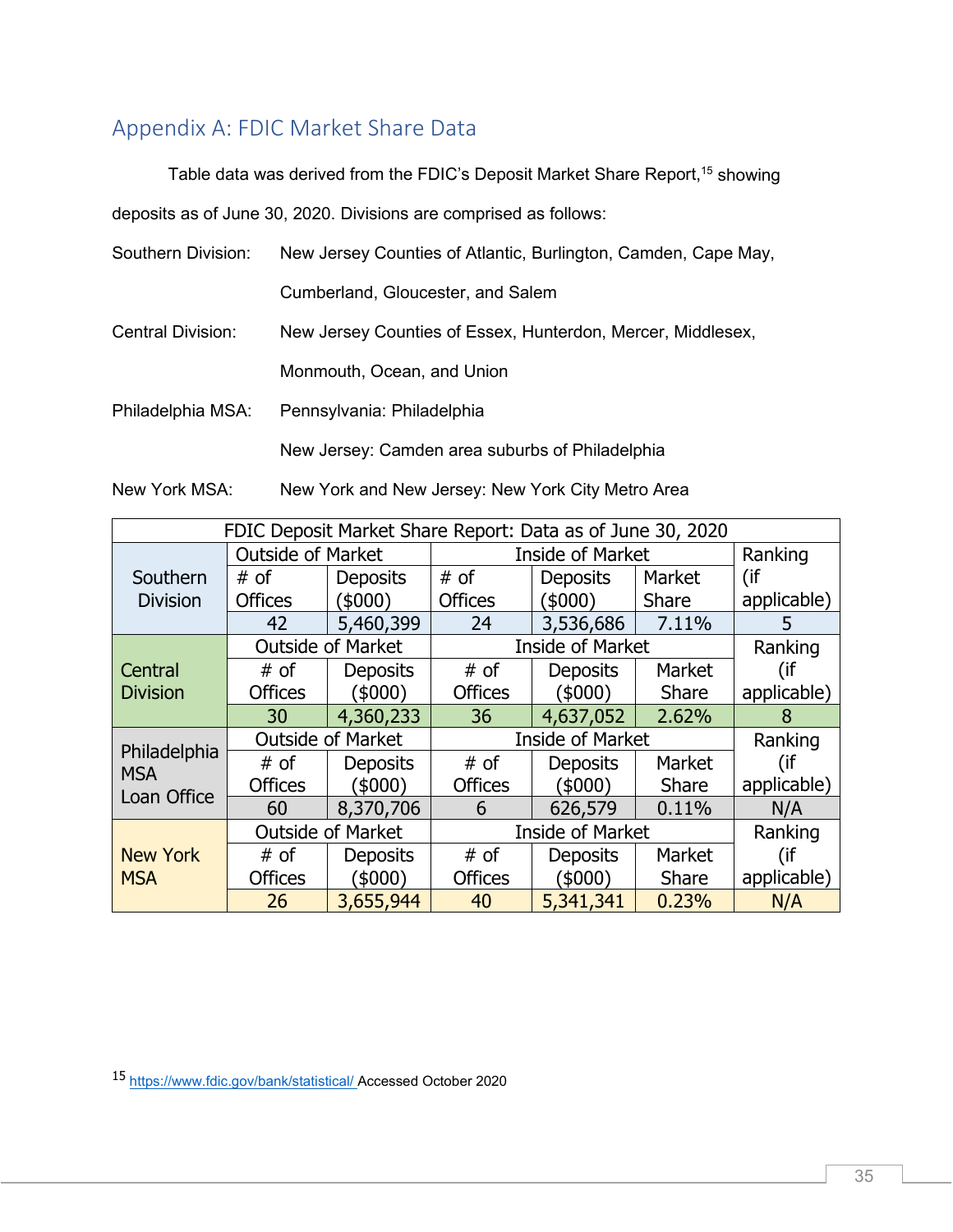## <span id="page-36-0"></span>Appendix B: Sample OceanFirst Bank Values Triangles

<span id="page-36-1"></span>Commitment*:* We are committed to being a lifelong partner to our community, customers, and

stakeholders.



Committed employees are engaged in their work and the company's mission and strategic plan. They understand how their work contributes to the success of the company and actively contribute to improvement.

They hold themselves and others accountable to their own and the Bank's goals. Committed employees ensure their responsibilities are achieved as expected and deliver results.

They trust in the leadership of the company and in the value they provide to the company. Committed employees who trust in the company and leaders who inspire trust are collaborative, open, and honest communicators.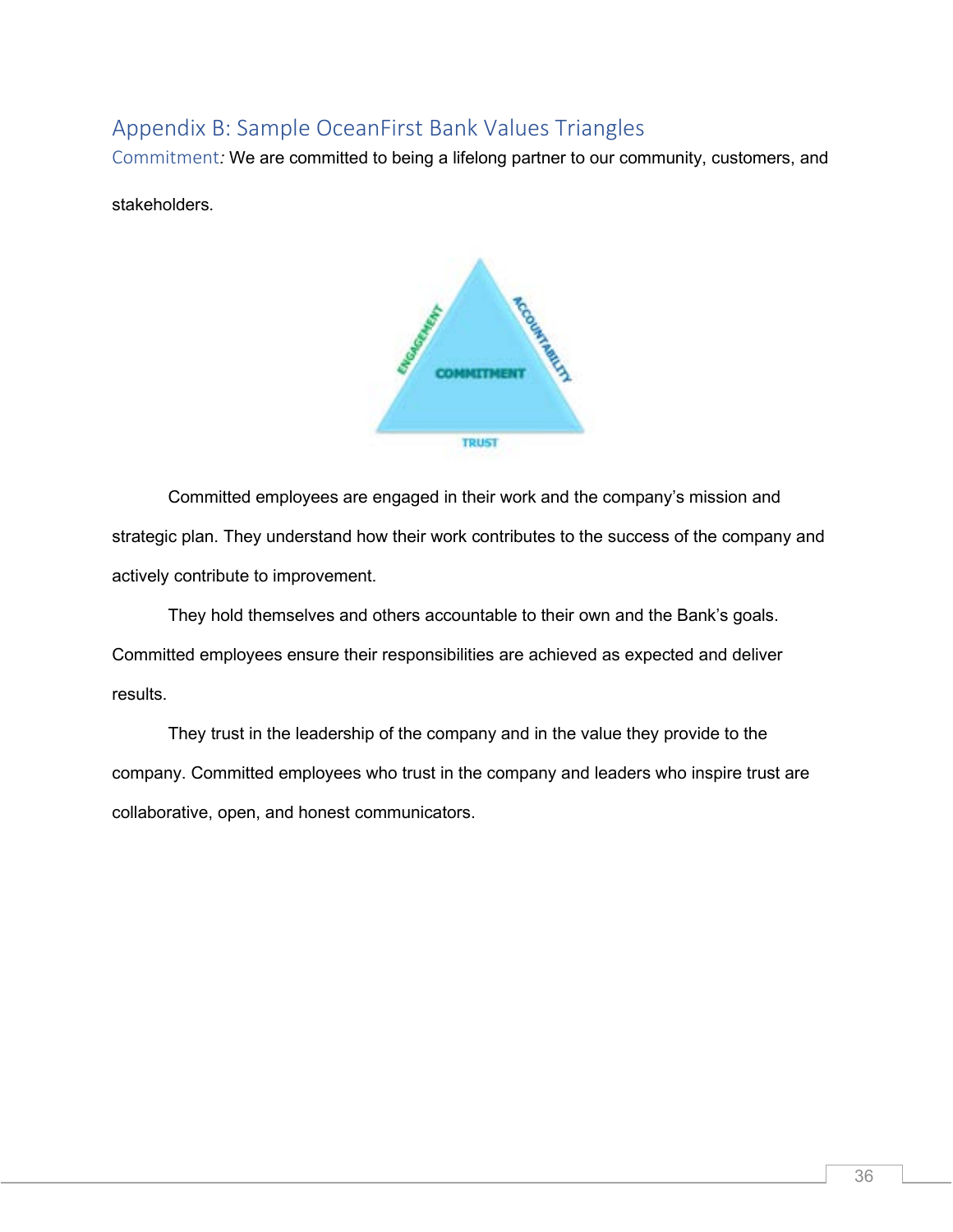<span id="page-37-0"></span>Performance: Through our team's strength, efficiency, and partnership, we continue our legacy of providing straightforward and innovative solutions for our customers' financial needs.



To fulfill the core value of performance, employees utilize the Bank's strategic plan to build an approach to accomplish their and the Bank's goals. Employees implement and follow a plan to achieve goals and ensure alignment with overall strategy.

Employees utilize the tools and resources at their disposal to accomplish their priorities and actively explore tools that will help the Bank and its employees better perform their duties.

Employees engage in energy and time management habits that ensure they are performing to the Bank's standard, completing projects timely, and achieving objectives.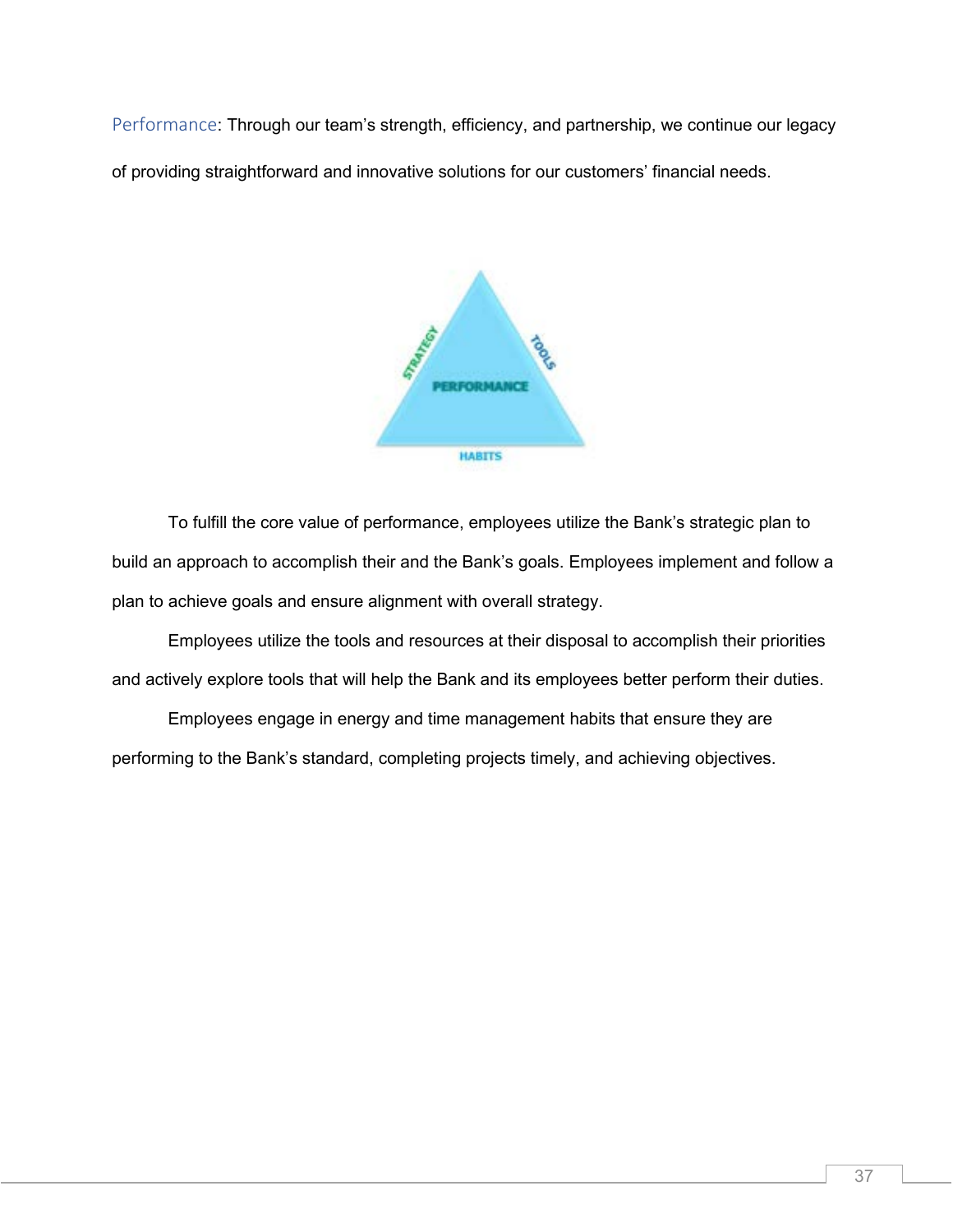<span id="page-38-0"></span>Leadership*:* We are confident leaders who create an inspiring vision and provide professional guidance for our clients and employees.



OceanFirst employees exhibit leadership through taking ownership of their success and failures. Leaders take responsibility for their own activities and those of their teams, and they "fail forward," learning from mistakes and taking action to improve for the future.

Leaders are aligned with the mission of OceanFirst Bank, and their personal and/or departmental professional mission is in alignment with the Bank's mission. Their goals and the goals they set for their team members align with mission. Most importantly, their behaviors and communication are in alignment with OceanFirst standards.

Leaders at OceanFirst Bank are deeply connected to purpose. They believe in the mission of the organization and impart mission alignment to their teams. They maintain high engagement and commitment to their personal, departmental, and organizational mission.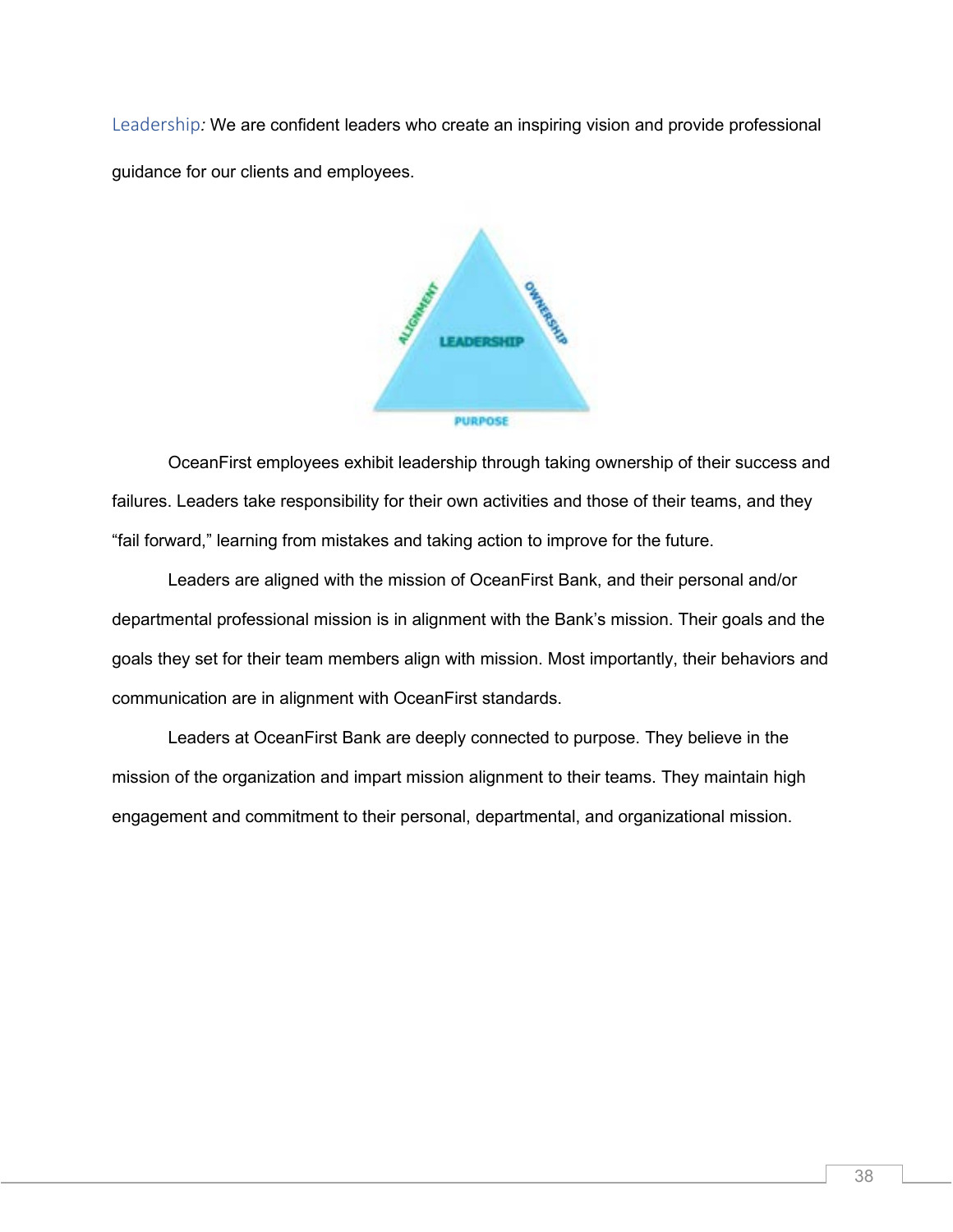<span id="page-39-0"></span>Integrity*:* We recognize integrity as the cornerstone of all our authentic, mutually beneficial relationships and we will deliver service with the highest level of respect and care.



OceanFirst employees embody the core value of integrity by adhering to ethical principles in all of their behaviors and communications. Employees act according to the core values of OceanFirst Bank.

Employees are authentic and respectful to customers, employees, and stakeholders. Their authenticity engages others and ensures trust in each other and in the company.

Employees displaying integrity take responsibility for their words and actions. They are proactive in ensuring they deliver on their commitments, and they recognize the impact their behavior and communications have on the organization, their colleagues, and business outcomes.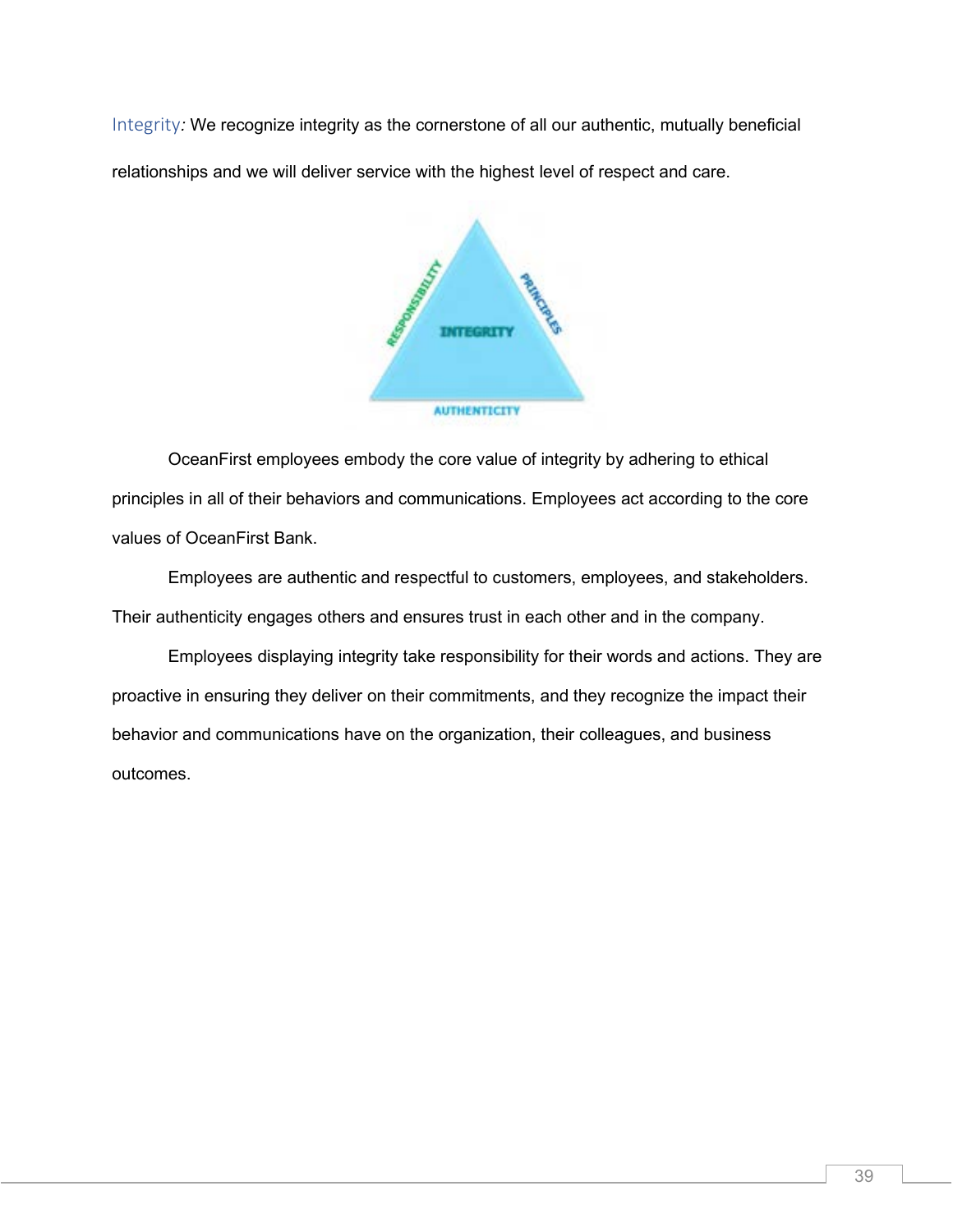<span id="page-40-0"></span>Teamwork*:* We are dedicated to the continued growth of our organization by building stronger teams, valuing differences, and fostering a culture of quality work and exceptional service.



Employees display the core value of teamwork by communicating openly and respectfully. Employees interact clearly and ensure understanding with colleagues.

Team members hold themselves and each other accountable to the mission and to business outcomes. Expectations are clear, and employees feel safe in owning errors as well as successes.

Employees commit to achieving their goals and to assist each other inter- and intradepartmentally to ensure the company achieves its mission and goals.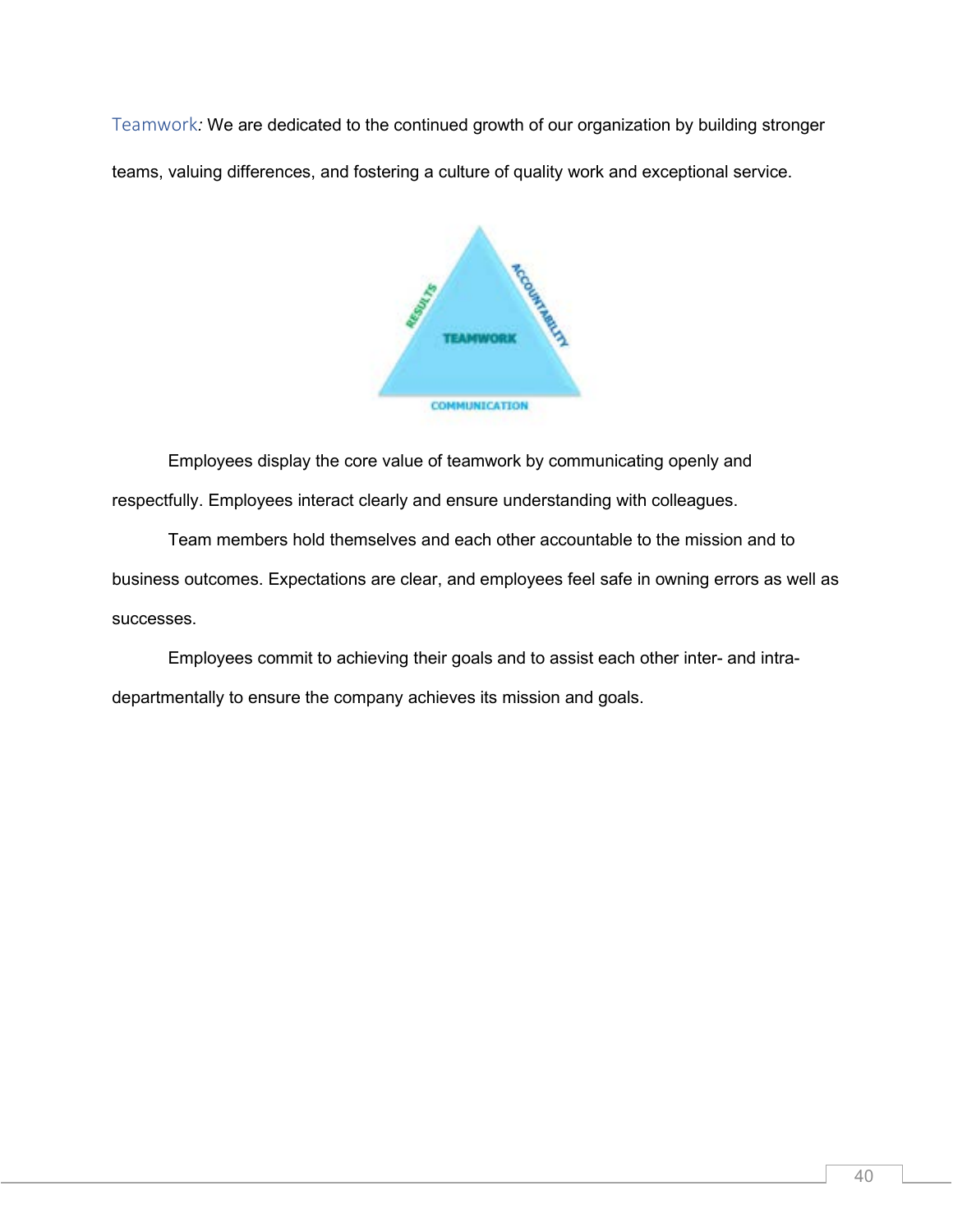<span id="page-41-0"></span>Customer First*:* We seek to provide the best experience for each of our customers and are committed to engaging new ideas, anticipating needs, and exceeding expectations.



OceanFirst employees demonstrate dependability with their internal and external customers by showing they can be relied upon to keep promises. They are available to their customers, coworkers, and management, and show genuine concern.

Employees build trust with internal and external customers by owning their mistakes, living up to their promises, and anticipating needs.

OceanFirst employees recognize that the customer relationship is sacred and exceed expectations to ensure that every customer interaction has a positive outcome.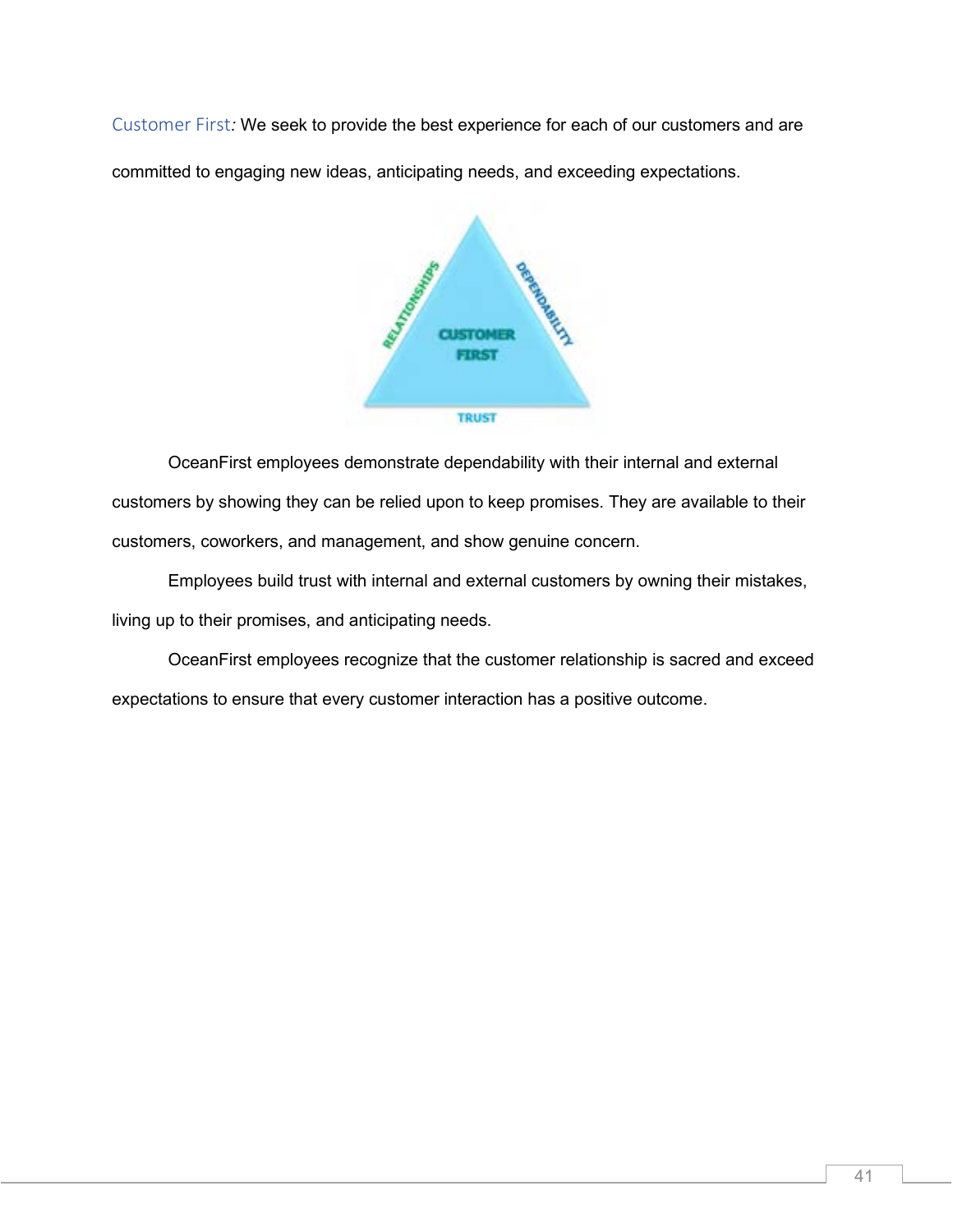## <span id="page-42-0"></span>Appendix C: Sample OceanFirst Bank Guiding Principles for Decision Making

Using the deeper definitions of the company's values, and maintaining alignment with the company and employee missions, the following is a sample set of guiding principles for decision making:

#### <span id="page-42-1"></span>Integrity, Integrity, Integrity

- a. The very nature of the industry requires that we act with the highest adherence to ethical principles.
- b. Our customers, internal and external, as well as our stakeholders, place their trust in us and we must show them that decision is a good one.

#### <span id="page-42-2"></span>Collaboration is Key

- a. Stakeholders from throughout the organization are identified and included in the decision process
- b. Communication with all involved has been respectful, open, and focused
- c. Expectations are clear
- d. Employees feel have the courage to own their mistakes and successes

#### <span id="page-42-3"></span>Who We Are and What We Do

- a. Alignment with company and employee mission and vision
	- i. Enhances shareholder value
	- ii. Builds relationships and solutions for customers
	- iii. Enhances commitment and responsiveness to markets, customers, and/or

#### employees

#### <span id="page-42-4"></span>What We Need to Succeed

- a. What tools or resources are needed?
	- i. What existing tools or resources can be utilized in new ways?